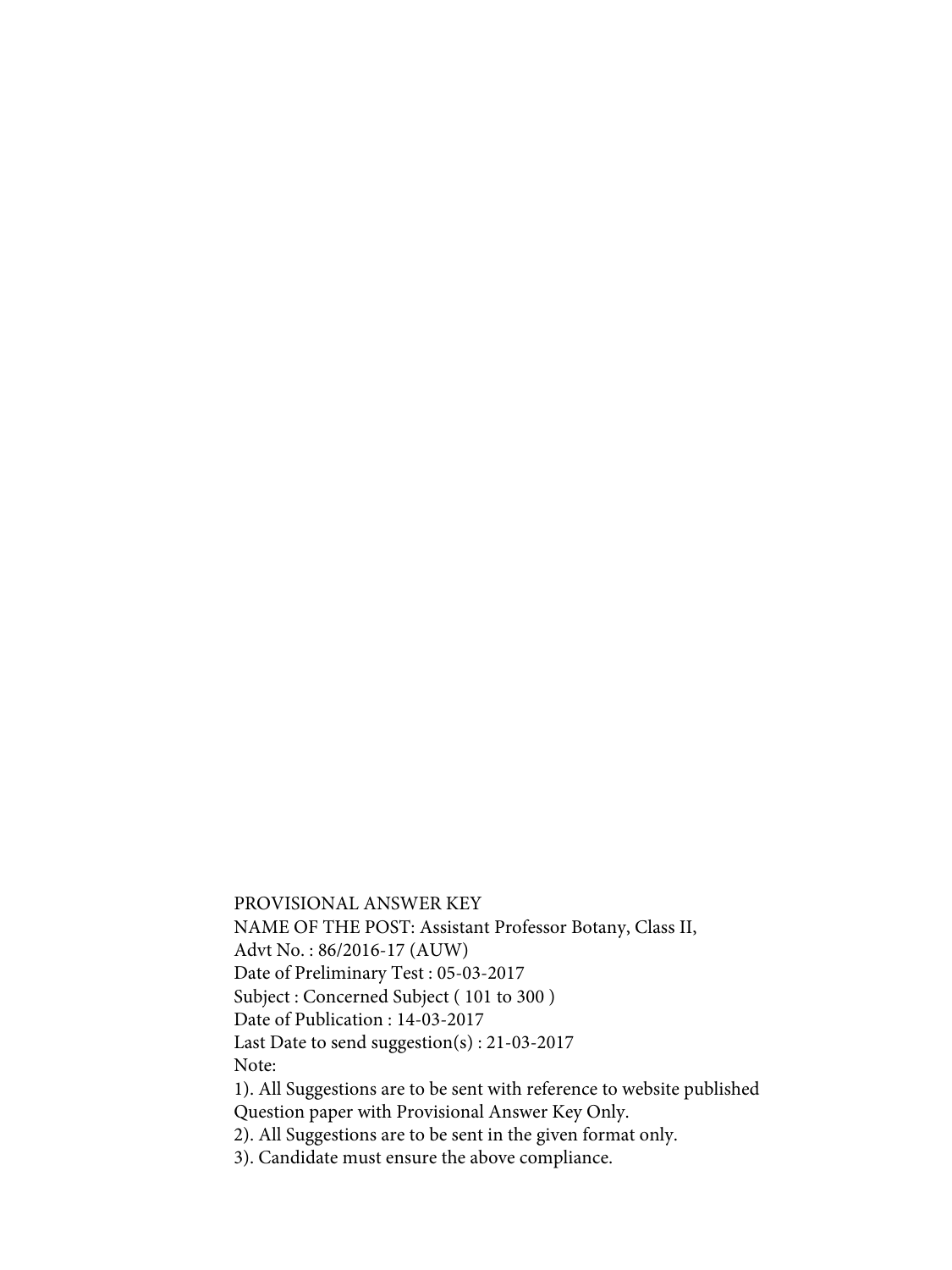- **101.** Types of the phyllotaxy, when opposite leaves of two successive nodes lie in the same plane
	- (A) Whorled and verticillate (B) Opposite and dicussate
	- (C) Opposite and superimposed (D) Spiral
- **102.** A flower is said to be zygomorphic, if
	- (A) Any vertical section passing through its center divides in to two equal halves
	- (B) Only one vertical section divides in to two equal vertical halves
	- (C) Cannot be divided in to equal halves by any vertical section
	- (D) Only one transverse section divides in to two equal vertical halves
- **103.** Petiole is modified into tendril in (A) *Gloriosa* (B) Passiflora (C) *Pisum* (D) Clematis
- **104.** Phyllode is present in
	- (A) Australian Acacia (B) Opuntia (C) *Asparagus (D) Euphorbia*
- **105.** Casparian strip is made up of (A) Subarin only (B) Lignin only (C) Suberin and lignin (D) Cellulose only
- **106.** Which one of the following has chlorophyll b (A) Pinularia (B) Ectocarpus (C) Ulothrix (D) Polysiphonia
- **107.** Which of the following statements is not true for Pteridophytes
	- (A) They are seedless vascular plants
	- (B) Depending upon development they are eusporangiate or leptosporangiate
	- (C) Sex organs are multicellular and naked and gametophyte is large
	- (D) An embryo stage is present, germination may be endosporic or exosporic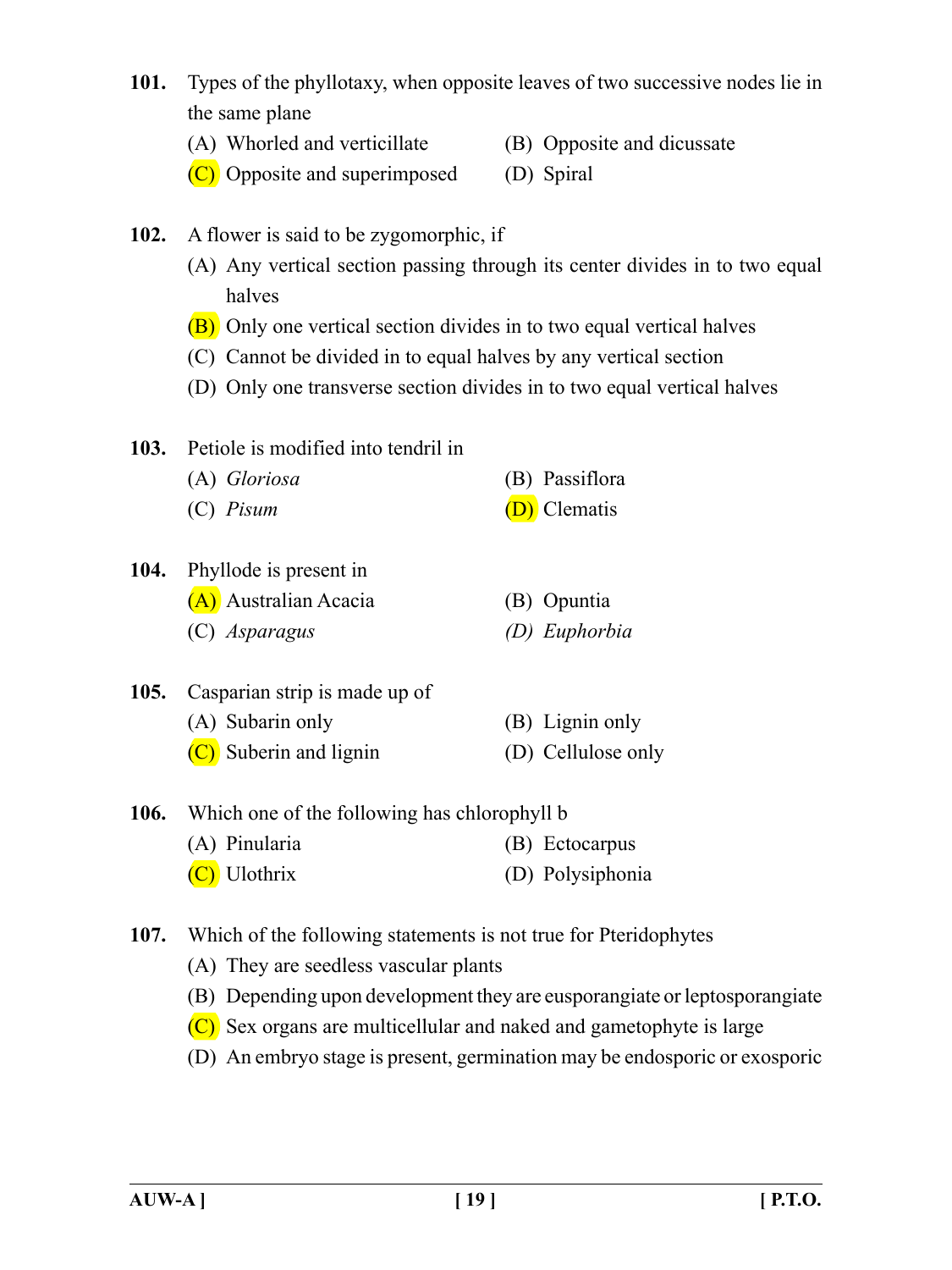#### **108.** Opium is got from latex of unripe fruits of

- (A) *Erythroxylon coca* (B) *Camellia chinensis*
- (C) *Papaver somniferum* (D) *Cannabis saliva*
- **109.** Binomials become trinomials when
	- (A) The name of the species is changed
	- (B) The name of the genus is changed
	- $(C)$  When the sub specific category is also indicated
	- (D) The name of the family is also included
- **110.** Which of the following categories of proteases are involved in apoptosis?
	- (A) Isomerases (B) Transferases
	- (C) Capsases D. Apotases
- **111.** A toptotype is
	- (A) A specimen selected to serve as a substitute for the holotype
	- (B) A specimen other than the holotype referred to in the original publication
	- (C) A specimen used by a second author
	- (D) A specimen collected at the type locality
- **112.** Pteridophytes developed well to live on land but were left behind by gymnosperms and angiosperms because they failed to develop a crucial character needed for success on land.

This crucial character is .

- (A) Large plant bodies with secondary growth
- (B) Protection of megasporangia by integumentary envelopes
- (C) Enclosure of such megasporangia by carpellary envelops
- (D) Freedom from water for fertilization
- **113.** Abnormal secondary growth is seen in
	- (A) *Triticum* (B) *Curcubita*
	- (C) *Dracaena* (D) *Helianthus*
- **114.** Thorn of *Bougainvillea* and tendril of *Cucurbita* are examples of
	- (A) Analogous organs (B) Vestigial organs
	- $(C)$  Homologous organs  $(D)$  Retrogressive evolution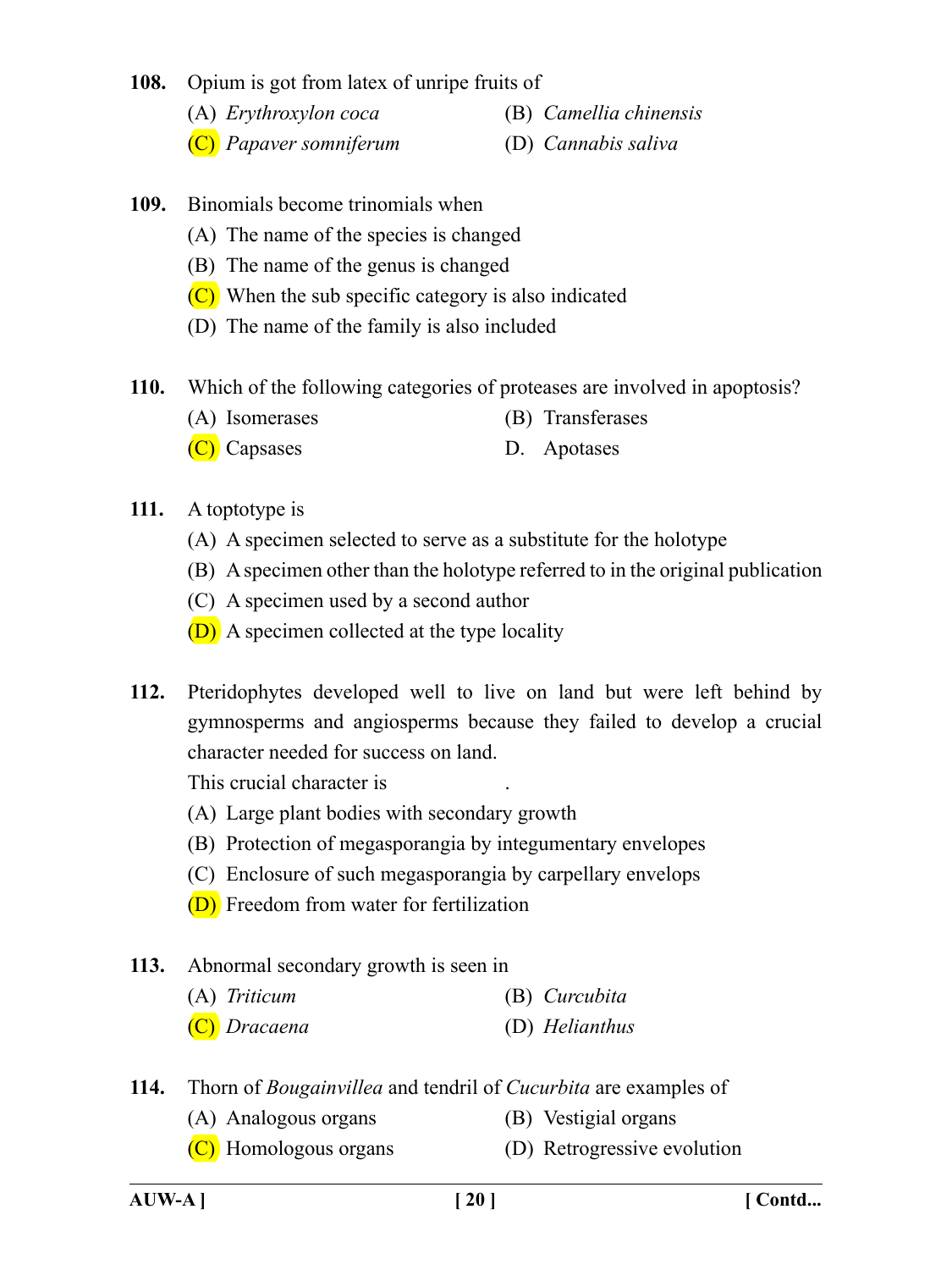**115.** Which of the following is not a heterosporous pteridophyte

- (A) Selaginella (B) Marselia
- (C) Lycopodium (D) Salvinia

**116.** Raftlesia which produces the largest flower in the plant kingdom is a

- (A) Stem parasite  $(B)$  Total root parasite
- (C) Partial root parasite (D) Not a parasite
- **117.** cDNA lacks (A) Axons (B) nothing
	- $(C)$  introns (D) a twist of 36 $\degree$  bp
- **118.** An enzyme that links together 3' end of one DNA fragment with 5' end of another is
	- (A) DNA gyrase (B) DNA primase
	- (C) DNA ligase (D) Topoisomerase
- **119.** A measure of the degree of disorder or randomness in a system is known as
	- (A) Entropy (B) Enthalpy
	- (C) Syntropy (D) Ectropy
- **120.** Species which occupy a similar ecological niche in similar communities occupying different geographical regions are
	- (A) Ecotones (B) Biomes
	- (C) Ecological equivalents (D) Ecads
- **121.** To determine the organisms niche, all of the following must be determined, except
	- (A) How it is classified
	- (B) What it eats
	- (C) Where it lives
	- (D) What relationship it has with other organisms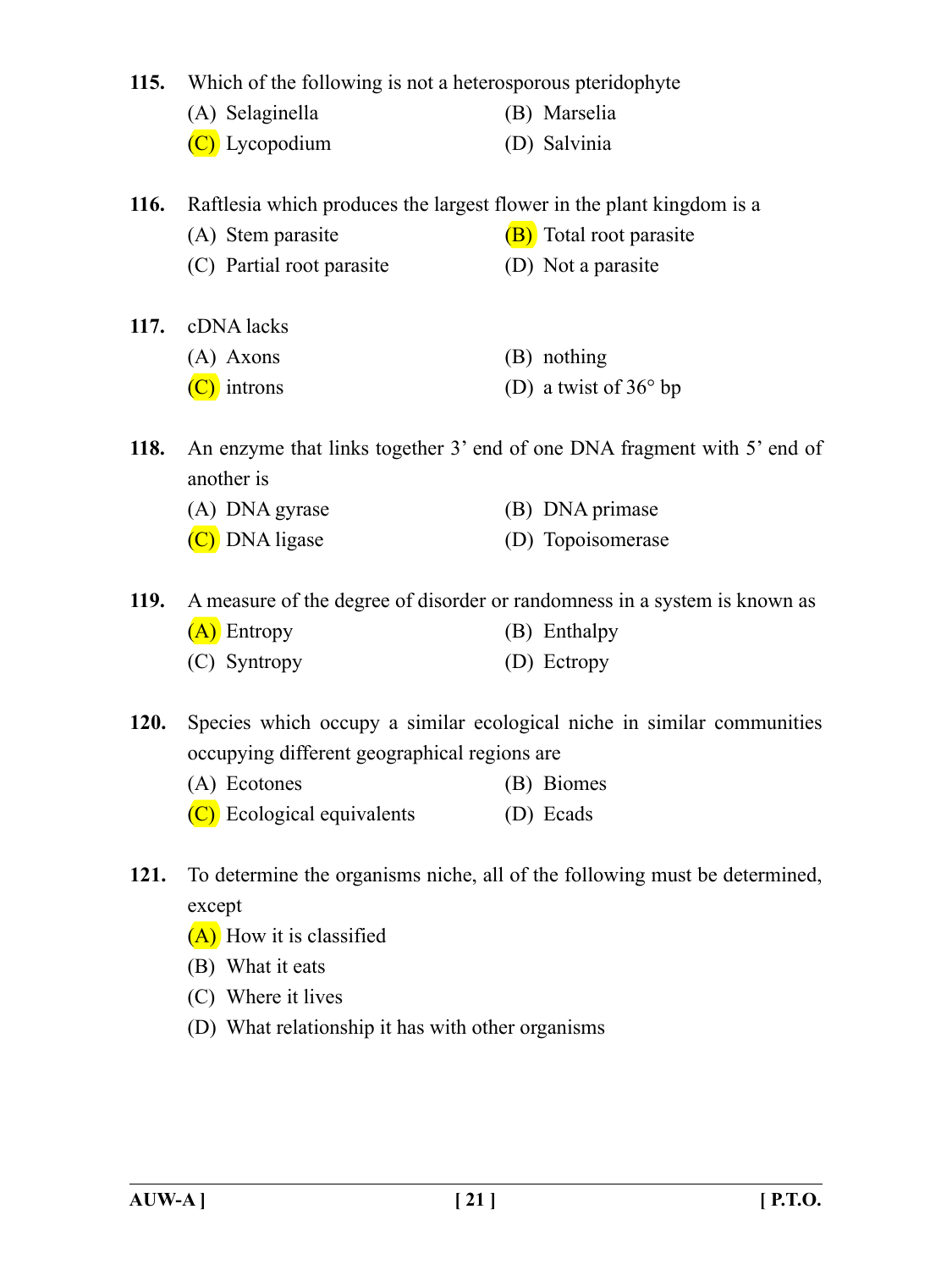- **122.** The cross between the Asian rice *(Oryza sativa)* and African rice (*Oryza glaberrima)* is an example of
	- (A) Intraspecific cross  $(B)$  Interspecific cross
	- (C) Intrageneric cross (D) Intergeneric cross

**123.** Leaf sheath, colouration, height, aroma of rice, grain colour are examples of

- (A) Biological markers  $(B)$  Morphological markers
- (C) Cytological markers (D) Biochemical markers

**124.** Who is the father of plant tissue culture (A) Bonner (B) Haberlandt

(C) Laibach (D) Calvin

**125.** Synthetic seed is produced by encapsulating

- (A) Sodium chloride  $(B)$  Sodium alginate
- (C) Sodium acetate (D) Sodium nitrate

**126.** The sedimentation coefficient of ribosomes is generally 70S. It breaks up in to two sub units whose sedimentation constants are

- (A) 50S and 20S (B) 40S and 30S
- (C)  $60S$  and  $10S$  (D)  $50S$  and  $30S$

**127.** Which type of ovule is considered to be primitive among the following in angiosperms

(A) Campylotropous (B) Amphitropous (C) Anatropous (D) Orthotropous

**128.** In Clematis which part is modified in to tendril

- (A) Stipule  $(B)$  Petiole
- (C) Leaftip (D) Terminal leaflet
- **129.** Micorrhizal fungi mobilize nutrients from soil to roots of plants. The nutrients in question is
	- (A) Organic acids (B) Phosphorus
	- (C) Manganese (D) Potassium
- 
-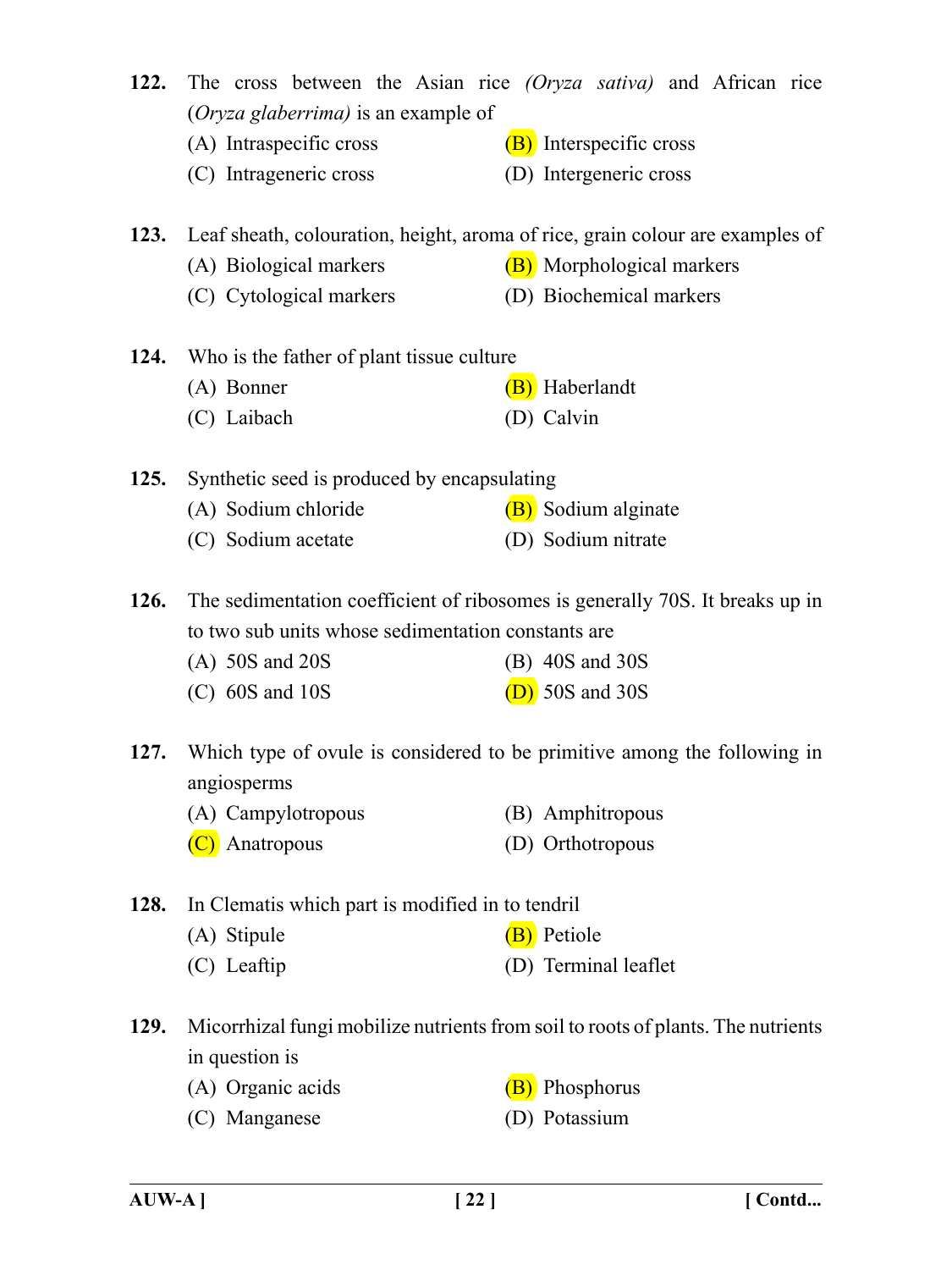- **130.** The level of taxonomic study concerned with the biological aspects of taxa, including intraspecific populations, specialion, evolutionary rates and trends is known as
	- (A) Alpha taxonomy (B) Beta taxonomy
	- (C) Gamma taxonomy (D) Generic taxonomy
- **131.** Which of these ecosystems has the lowest primary productivity per square meter
	- (A) A deciduous forest (B) A grassland
	- (C) An open ocean (D) A tropical rain forest
- **132.** Commensalism is a relationship between two organisms where
	- (A) Both partners benefit
	- (B) One partner benefits and causes harm to the other
	- (C) One partner benefits but the other receives no harm
	- (D) Both partners are disadvantaged
- **133.** According to the concept of competition exclusion
	- (A) Two species cannot coexist in the same habitat
	- (B) Extinction or emigration are the only possible results of competitive interaction
	- (C) Intraspecific competition results in the success of the best adapted individuals
	- (D) Two species cannot share the same niche in a habitat
- **134.** Biomagnifications refers to
	- (A) Absorption of a chemical from the media to concentrations in the organisms tissue that are greater than in surrounding environment
	- (B) Tendency to some chemicals to become increasingly concentrated at successively higher trophic levels in the food chain
	- (C) The tendency of a compound to accumulate in an organisms tissue
	- (D) All statements are correct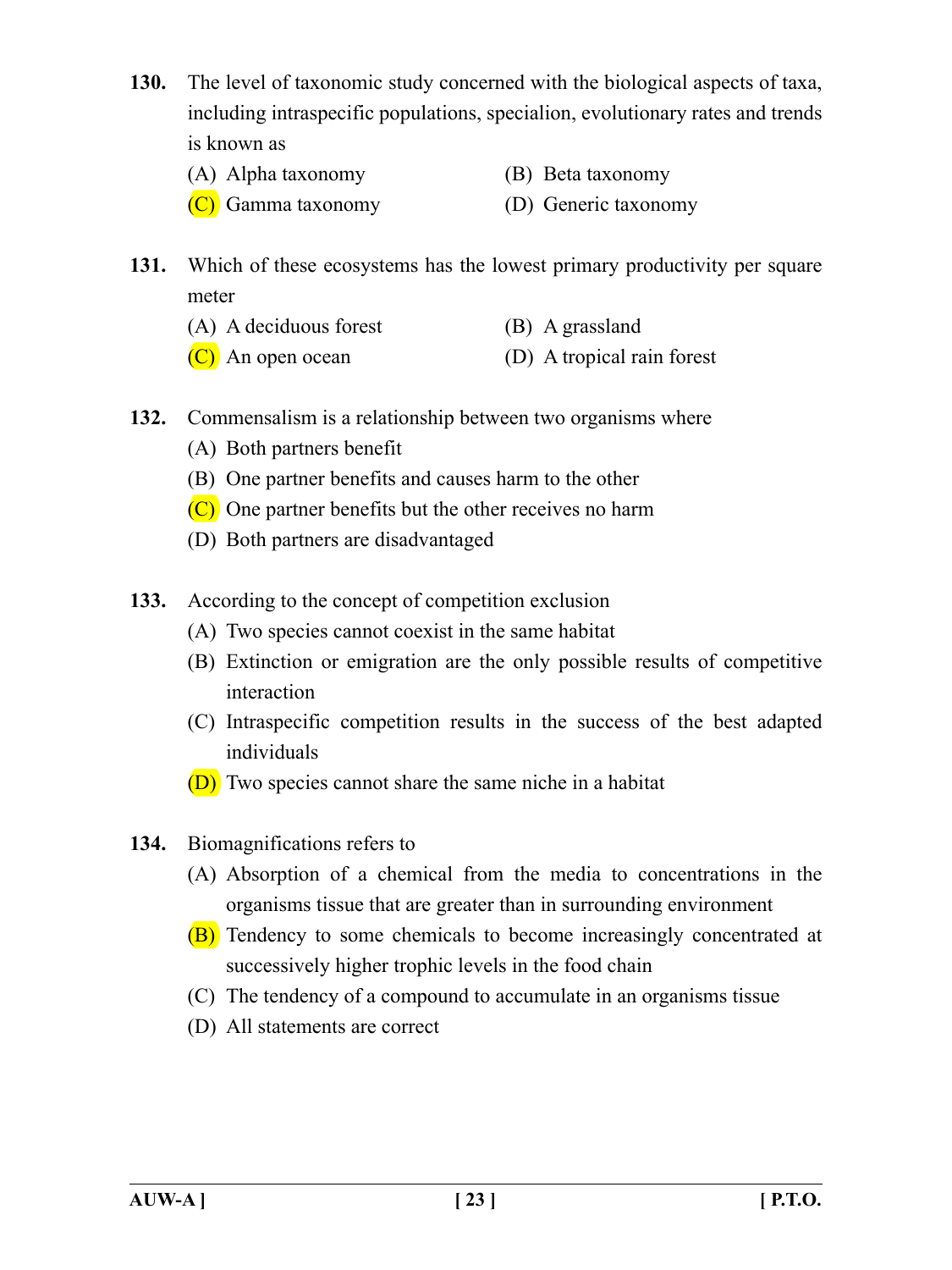- **135.** Of the following ecological relationships, which one is the most different from the other three
	- (A) Algae embedded in coral tissue
	- (B) Salmonella in human gastric tract
	- (C) Cellulolytic bacteria in a termite gut
	- (D) Pollen-collecting bees visiting flowers
- **136.** How does an oil immersion lens enhances the power of resolution of a microscope
	- (A) Increasing the numerical aperture of the objective
	- (B) Reducing the spherical aberrations of lens system
	- (C) Decreasing the chromatic aberration of lens system
	- (D) Preventing direct light rays from reaching the eyepiece
- **137.** A microscopic technique which uses laser light to illuminate one plane of a specimen at a time
	- (A) Phase contrast (B) Differential interference contrast
	- (C) Confocal (D) Fluorescence

**138.** Which of the following isotopes used in biological research has the lowest half life

| (A) ${}^{3}H$ | (B) $^{14}C$ |
|---------------|--------------|
| $(C)^{32}P$   | (D) $3S_S$   |

- **139.** A circle divided in to sectors proportional to the frequency of items shown is called
	- (A) Bar chart  $(B)$  Pie chart
	- (C) Histogram (D) Frequency polygon
- **l40.** For a set of variables X and Y the correlation coefficient is 1.7, then there is
	- (A) Strong relationship between X and Y
	- (B) Weak relationship between X and Y
	- (C) Moderate relationship between X and Y
	- (D) Wrong calculation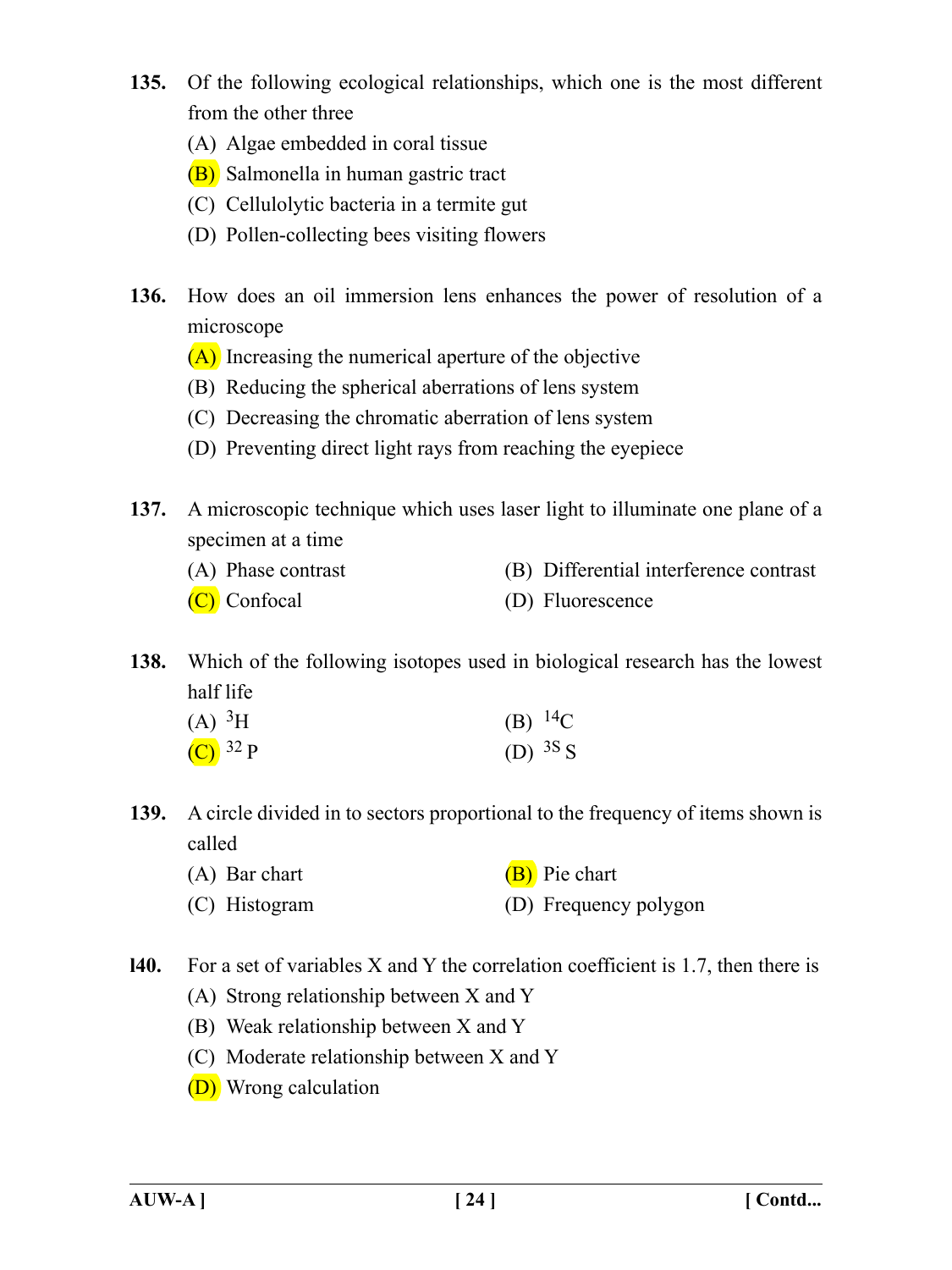**141.** Which of the following processes require energy?

- 
- (A) Ligation (B) Transformation
- (C) Restriction digestion (D) Hybridization
- **142.** Many scientists think RNA rather than DNA, may have been the original genetic material?
	- (A) Most organisms on Earth use RNA as their genetic material
	- (B) The simplest life forms, viruses use RNA
	- (C) RNA is more stable than DNA
	- (D) RNA has the ability to catalyze a few simple chemical reactions
- **143.** The gynoecium in Cucurbita plant is
	- (A) Tricarpillary, superior (B) Bicarpellary, inferior
	- (C) Pentacarpellary. Mullilocular  $(D)$  Tricarpellary, inferior
- **144.** Which family have verticillaster type of inflorescence
	- (A) Cucurbitaceae (B) Malvaceae
		- (C) Labiateae (D) Cruciferae
- **145.** Sodium dodecyl sulphate is used while separating proteins by polyacrylamide gel electrophoresis because
	- (A) It helps in solubilizing the protein thereby making easy to separate
	- (B) It binds to proteins and makes them linear and negatively charged
	- (C) Decreases the surface tension of the buffer used
	- (D) Stabilizes the protein
- **146.** A triple covalent bond would
	- (A) Involve the bonding of three atoms
	- (B) Involve the bonding of six atoms
	- (C) Produces a triangularly shaped molecule
	- (D) Involve the sharing of six electrons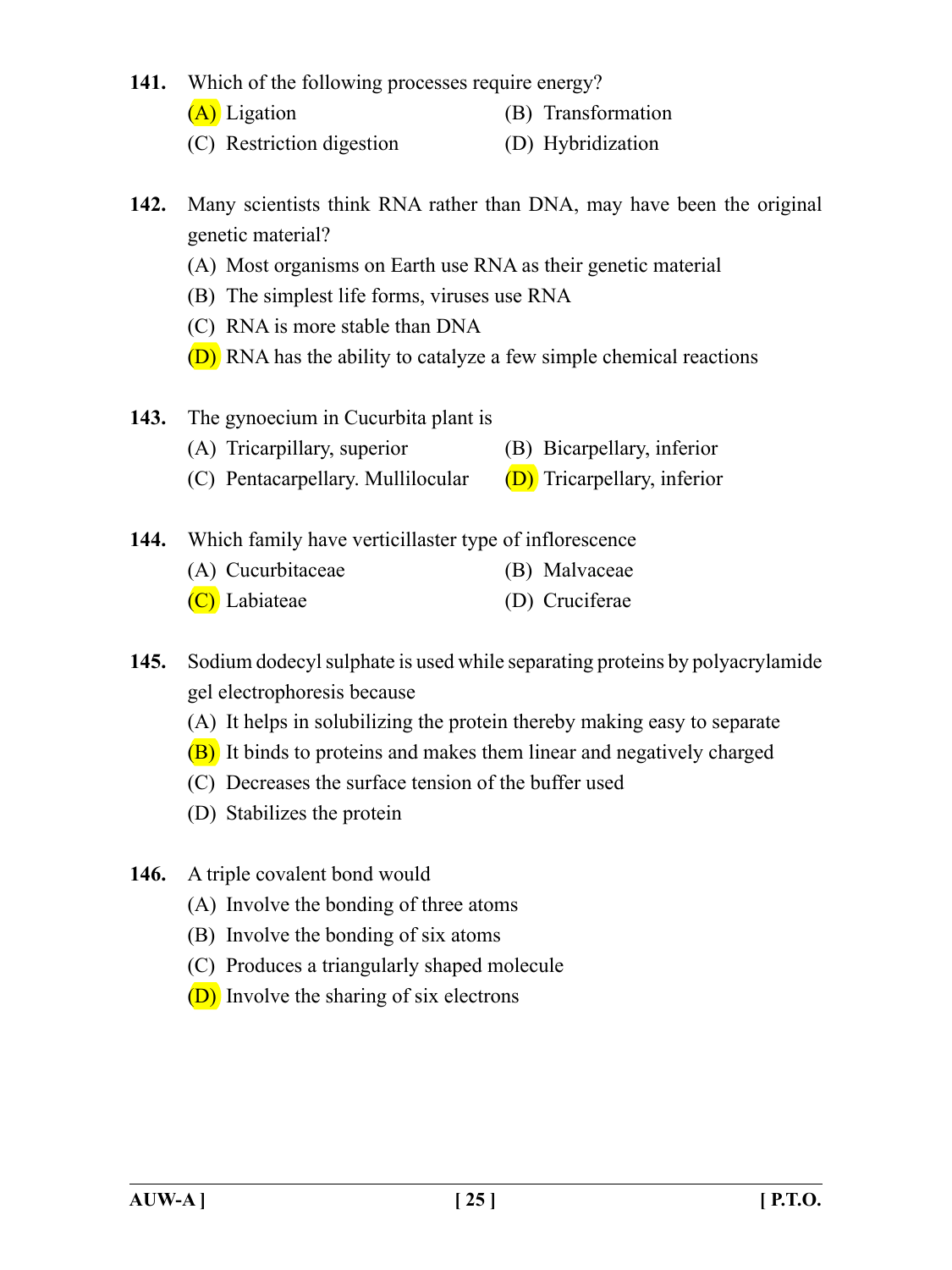**147.** Which of the following ranks the molecule in the correct order by decreasing size (A) Water -sucrose-glucose-protein (B) Protein-water-glucose-sucrose (C) Water-protein-sucrose-glucose  $(D)$  Protein-sucrose-glucose-water **148.** A solution with a pH of 2, compared to a solution with pH 4 (A) Is twice as acidic  $(B)$  Is 100 times more acidic (C) Is 1000 times more acidic (D) Has two times more OH-**149**. How many molecules of oxygen are used during the glycolysis of one glucose molecule  $(A)$  0 (B) 1 (C) 16 (D) 38 **150.** Which of the following vitamins are fat soluble (A) Vitamin A and D (B) Vitamin K and D (C) Vitamin E and A  $(D)$  Vitamin E,D,K and A **151.** Buffers are mixtures of (A) Strong acid and strong base (B) Strong acid and a weak base (C) Weak acid and their conjugate base (D) Weak acid and no base **152.** Which of the following statement is correct (A) All monosaccharaides in their hemiacetal and hemiketal form arc reducing sugar (B) Sucrose is a reducing sugar (C) All disaccharides formed from head to tail condensation are non reducing sugars (D) Reducing sugar do not exhibit muta rotation

- **153.** An enzyme that catalyzes the conversion of an aldose sugar to a ketose sugar would be classified as one of the
	- (A) Oxidoreductases (B) Transferases3
		-
	- (C) Hydrolases (D) Isomerases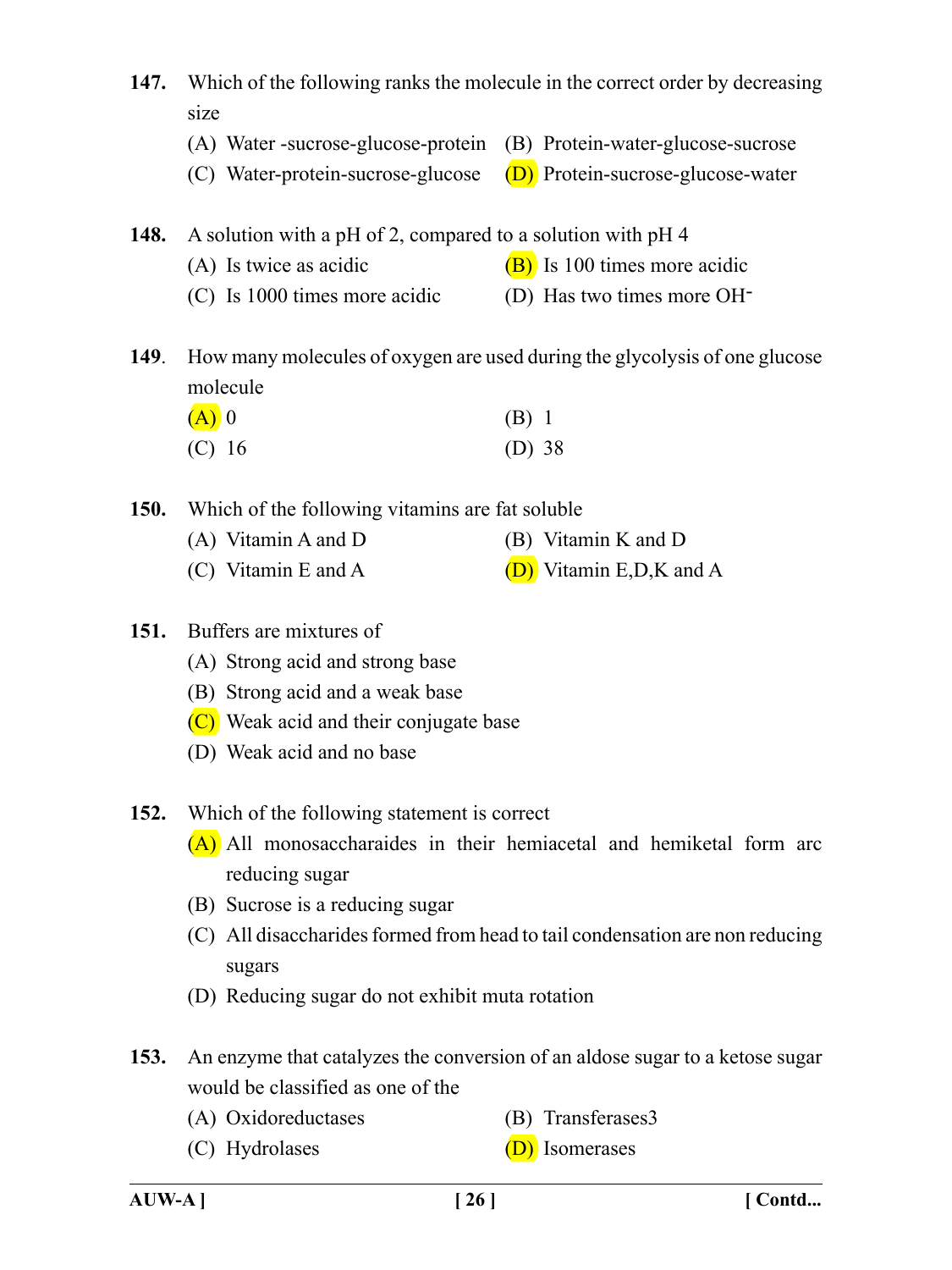- **154.** Which of the following enzyme transfers a phosphate group from ATP to another molecule?
	- (A) Phosphatase (B) Phosphor diesterase
	- (C) Kinase (D) Esterase
- 

- **155.** Ribozymes are
	- (A) Enzyme which uses ribose as substrate
	- (B) Enzyme working on DNA
	- (C) RNAs with enzyme's activity
	- (D**)** Enzyme-RNA complex
- **156.** The enzyme following Michaelis-Menten kinetics show a characteristic graph when substrate concentration is plotted against velocity, the nature of graph will be
	- (A) Sigmoidal (B) Parabolic
	- (C) Hyperbolic (D) Straight line
- **157.** Golgi complex plays a role in
	- (A) Protein synthesis
	- (B) Glycosylation of lipid and proteins
	- (C) Removal of sulfate from the carbohydrate moiety of glycolipids
	- (D) Formation of secondary lysosomes

**158.** Which of the following organelles is enclosed by a single membrane

- (A) Mitochondria (B) Nucleus
- (C) Chloroplast (D) Lysosome

**159.** Photo oxidation of chlorophyll is prevented by

- (A) Carotenoid (B) Anthocyanin
- (C) Phycobilin (D) Fucoxanthin
- **160.** Antenna pigments transfer light energy to a reaction center
	- (A) By means of process known as fluorescence,
	- (B) By means of process known as inductive resonance
	- (C) By the conduction of heat
	- (D) By the accumulation of heat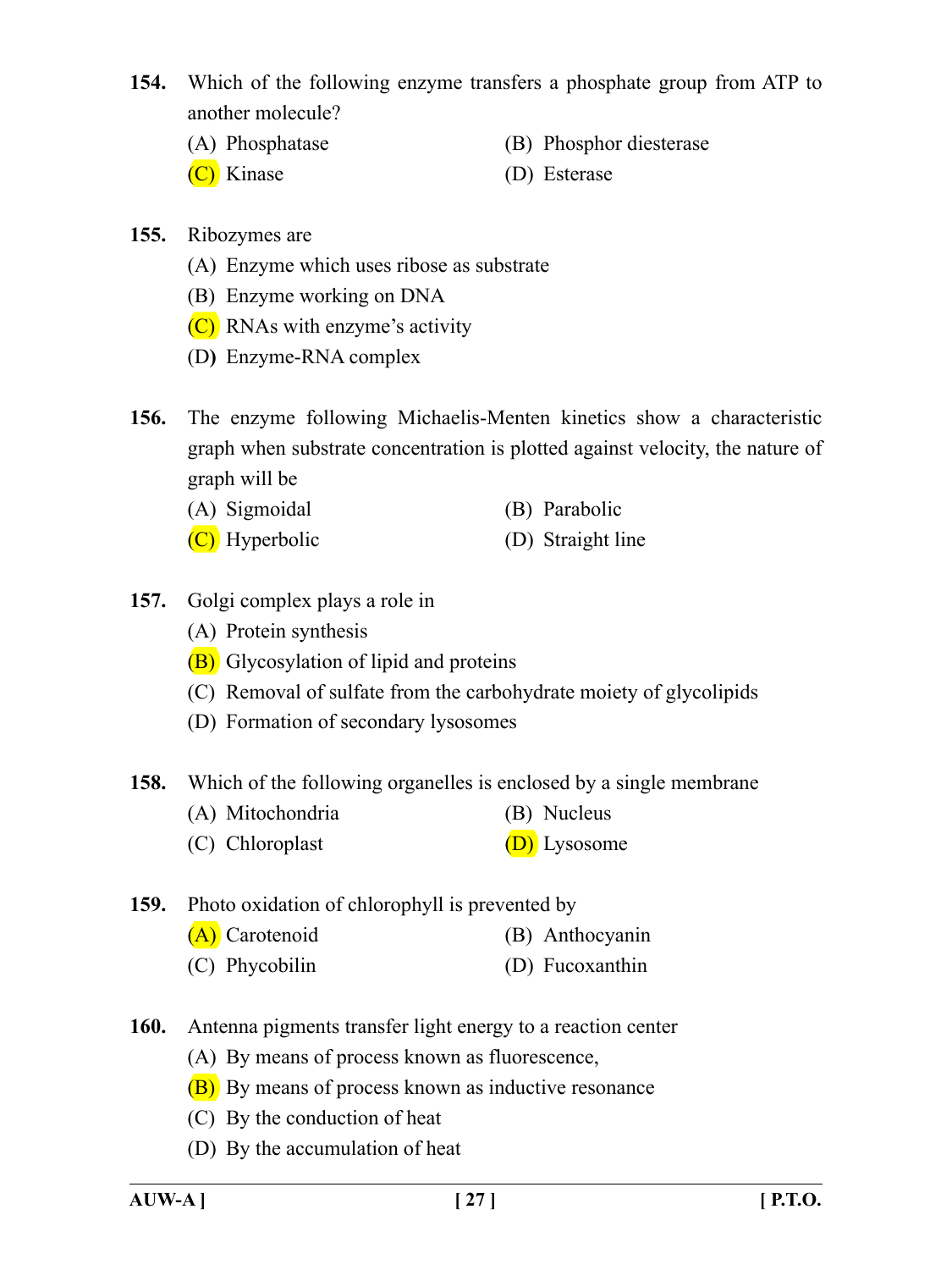## **161.** Discovery of Emerson effect showed the existence of

- (A) Photorespiration
- (B) Light and Dark reactions in photosynthesis
- (C) Photophosphorylation
- (D) Two distinct pigment systems
- **162.** Operation of the C2 oxidative photosynthetic cycle involves the cooperative interaction among three organelles:
	- (A) Mitochondria and Chloroplast
	- (B) Mitochondria and Peroxysomes
	- (C) Chloroplast, Peroxysomes and Mitochondria
	- (D) Chloroplast, Mitochondria and Golgi complex
- **163.** Which of the following developmental and physiological effects of ABA is not true
	- (A) ABA does not Promotes Desiccation Tolerance in the Embryo
	- (B) ABA Promotes the Accumulation of Seed Storage Protein during embryogenesis
	- (C) ABA Inhibits GA-Induced Enzyme Production in seeds
	- (D) ABA Closes Stomata in Response to Water Stress
- **164.** Chemiosmosis refers to the view that an ion flowing down its electrochemical gradient drives ATP synthesis. The ion in question is
	- (A) Phosphate (B) Sodium
	- (C) Hydrogen (D) Iron

**165.** Most of the phosphorous in the developing seeds is stored as

- (A) Phosphate (B) Nucleic acid
- (C) ATP (D) Phytic acid

**166.** A plant in which sporophytic generation is represented by zygote only

- (A) Pinus (B) Selaginella
- (C) Chlamydomonas (D) Dryopteris
- 
- **167.** Phycoerythrin is found in
	- (A) Ulothrix (B) Ulva
	-
- 
- (C) Fucus (D) Polysiphonia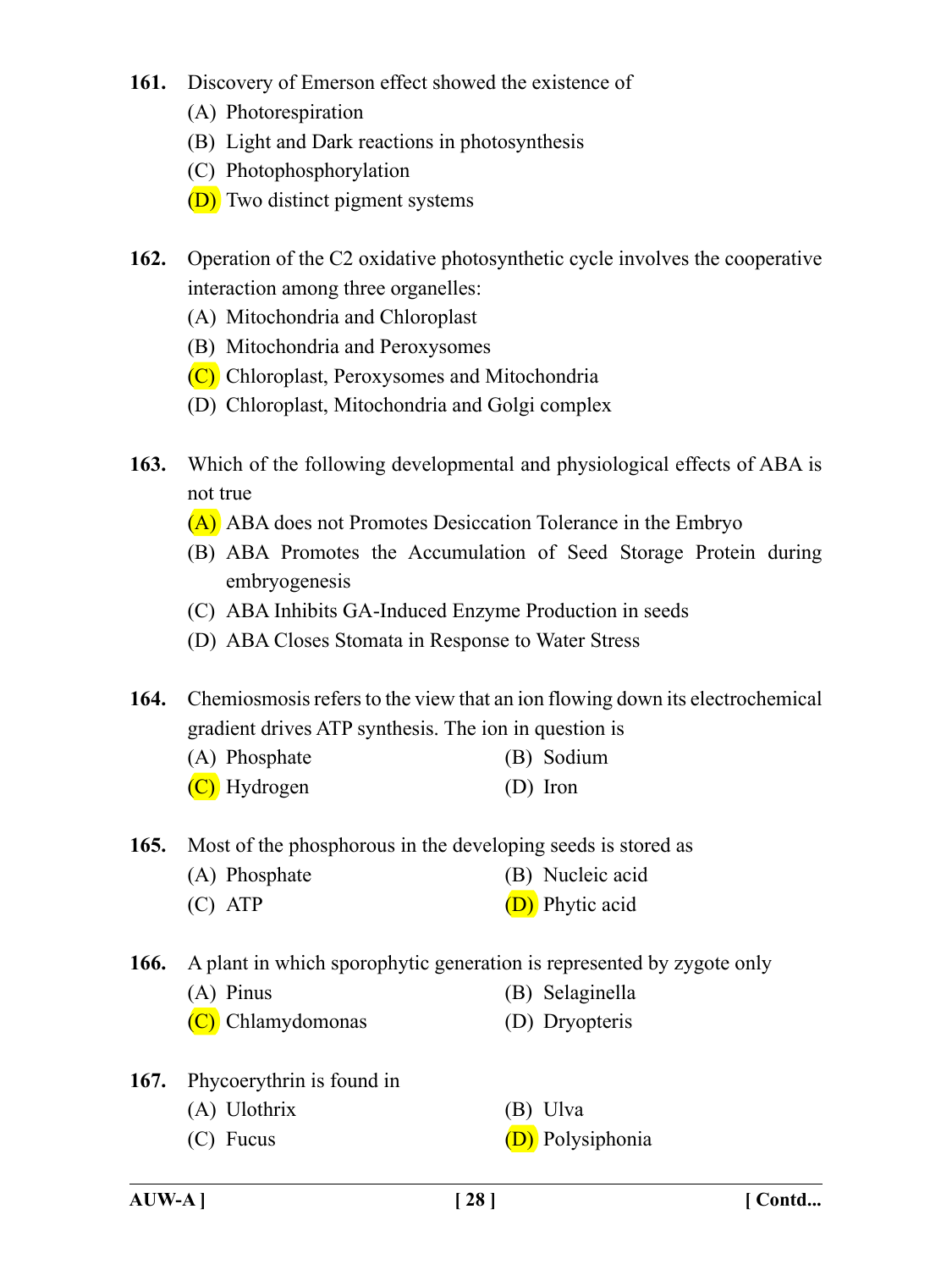| 168.        | Duramen is                                                    |                                     |
|-------------|---------------------------------------------------------------|-------------------------------------|
|             | (A) Sapwood                                                   | (B) Bark                            |
|             | C) Heart wood                                                 | (D) Periderm                        |
| 169.        | Which of the following plant product is the hardest           |                                     |
|             | $(A)$ Lignin                                                  | (B) Suberin                         |
|             | (C) Sporopollenin                                             | (D) Cellulose                       |
| <b>170.</b> | The term wood refers to                                       |                                     |
|             | (A) Primary xylem                                             | (B) Secondary xylem                 |
|             | (C) Proto xylem                                               | (D) Meta xylem                      |
| 171.        | The two cells that flanked the egg cells are called           |                                     |
|             | (A) Antipodal cells                                           | (B) Synergids                       |
|             | (C) Secondary nucleus                                         | (D) Micropyle                       |
| 172.        | In orthotropus ovule, micropyle and chalaza lies              |                                     |
|             | (A) Parallel to each other                                    | $(B)$ 90 $\degree$ to each other    |
|             | (C) In same vertical plane                                    | (D) None of the above               |
| 173.        | Cleistogamous flowers                                         |                                     |
|             | (A) Never open                                                | (B) Open in day                     |
|             | (C) Always open                                               | (D) Few open and some remain closed |
| 174.        | The aleurone layer of endosperm in monocot seed is related to |                                     |
|             | (A) Growth of endosperm                                       |                                     |
|             | (B) Digestion of reserve food of endosperm                    |                                     |
|             | (C) Store the food of endosperm                               |                                     |
|             | (D) Formation of endosperm                                    |                                     |
| 175.        | Lichens are major pollution indicators of                     |                                     |
|             | (A) Mercury                                                   | (B) Copper                          |
|             | (C) Organic pollution                                         | (D) Sulphur dioxide                 |
|             |                                                               |                                     |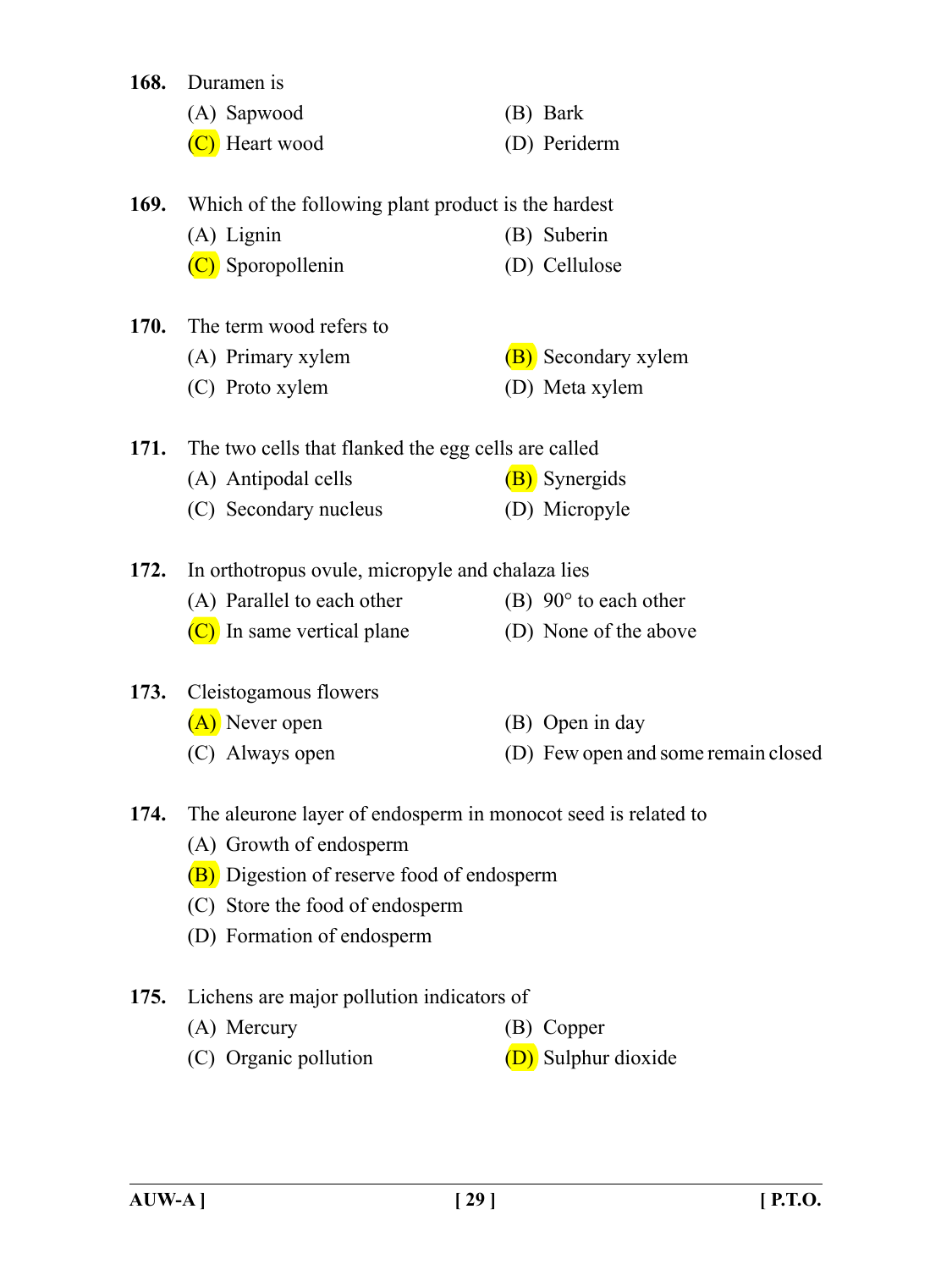#### **176.** Lichens are

- 
- (A) Fast growing, long lived (B) Fast growing short lived
- (C) Slow growing short lived  $(D)$  Slow growing long lived

# **177.** Heterospory is main character of which group of plants

- (A) Pteridophytes (B) Algae
	- (C) Fungi (D) Bryophytes
- **178.** Exine of the pollen grain is made up of
	- (A) Pectocellulose (B) Lignocellulose
	- (C) Sporopollenin (D) Cellulose
- **179.** Which of the following comparisons between gymnosperms and angiosperms is not true
	- (A) In gymnosperms ovule is naked, while in angiosperms ovule is covered
	- (B) In Gymnosperms endosperm is haploid whereas in angiosperms it is triploid
	- (C) There is no double fertilization in gymnosperms whereas it is characteristic of angiosperms
	- (D) In gymnosperms companion cells are present where as in angiosperms they are absent
- **180.** Coralloid roots are found in
	- (A) Gnetum  $(B)$  Cycas (C) Pinus (D) Selaginella
- **181.** Mature pollen grain contains two cells, first one is the vegetative cell and the second one is

| (A) Tube cell | (B) Synergids |
|---------------|---------------|
|---------------|---------------|

- (C) Generative cell (D) Male gamete
- **182.** The edible part in litchi is
	- (A) Pericarp (B) Aril
	- (C) Mesocarp (D) Seed coat
- 
-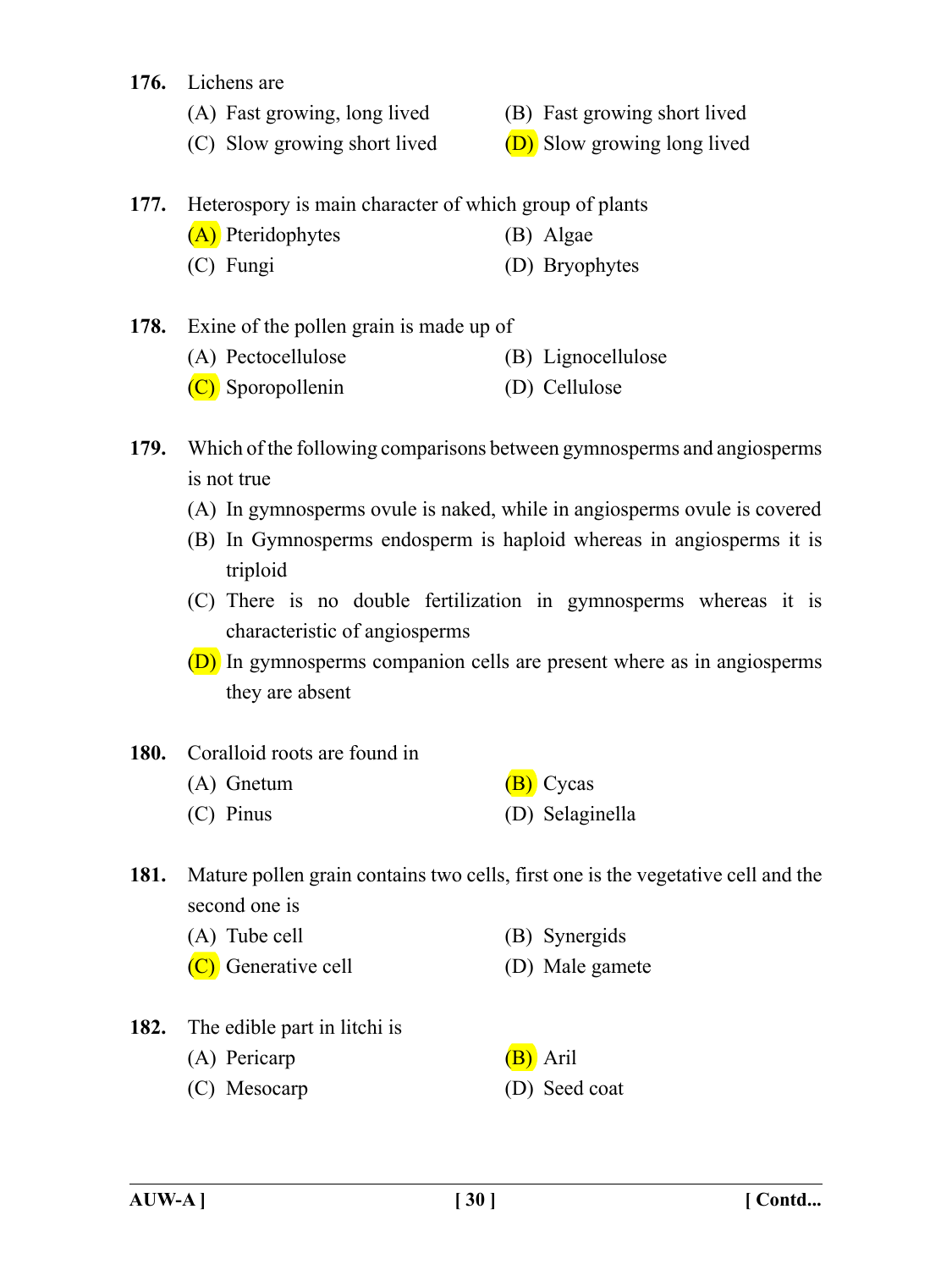|             | 183. Endosperm in angiosperm results after fertilization of                                                                                                                              |                                                                          |  |
|-------------|------------------------------------------------------------------------------------------------------------------------------------------------------------------------------------------|--------------------------------------------------------------------------|--|
|             | (A) Zygote                                                                                                                                                                               | (B) Secondary nucleus                                                    |  |
|             | (C) Antipodals                                                                                                                                                                           | (D) Synergids                                                            |  |
| 184.        | Cyathium inflorescence is found in which of the following plants                                                                                                                         |                                                                          |  |
|             | $(A)$ Ficus                                                                                                                                                                              | (B) Dorstenia                                                            |  |
|             | $(C)$ Morus                                                                                                                                                                              | (D) Euphorbia                                                            |  |
| 185.        | All of the following plants belong to Asclepiadaceae except                                                                                                                              |                                                                          |  |
|             | (A) Gymnema sylvestree                                                                                                                                                                   | (B) Cryptostegia grandiflora                                             |  |
|             | (C) Cordia dichotoma                                                                                                                                                                     | (D) Tylophora indica                                                     |  |
| 186.        | Inflorescence consisting of unisexual sessile flowers is                                                                                                                                 |                                                                          |  |
|             | (A) Spike                                                                                                                                                                                | (B) Spikelet                                                             |  |
|             | (C) Catkin                                                                                                                                                                               | (D) Umbel                                                                |  |
| 187.        | Apocarpous gynoecium is found in                                                                                                                                                         |                                                                          |  |
|             | (A) Ranunculaceae                                                                                                                                                                        | (B) Malvaceae                                                            |  |
|             | (C) Solanaceae                                                                                                                                                                           | (D) Lilliaceae                                                           |  |
| 188.        | The substrate for restriction enzyme is                                                                                                                                                  |                                                                          |  |
|             | $(A)$ ssRNA                                                                                                                                                                              | (B) Partially dsRNA                                                      |  |
|             | (C) Cell wall proteins                                                                                                                                                                   | $(D)$ dsDNA                                                              |  |
| 189.        | the recognition DNA sequences are<br>(A) Methylated<br>(B) Deleted<br>(C) Bound by inhibitory proteins<br>(D) Not accessible to restriction enzymes                                      | DNA of a bacterium is not cleaved by its own restriction enzymes because |  |
|             |                                                                                                                                                                                          |                                                                          |  |
| <b>190.</b> | because of<br>(A) Destruction by native endonucleases<br>(B) Inability to excise introns<br>(C) Failure of promoter to be recognized by bacterial RNA polymerase<br>(D) All of the above | Eukaryotic genes may not function properly when cloned in to bacteria    |  |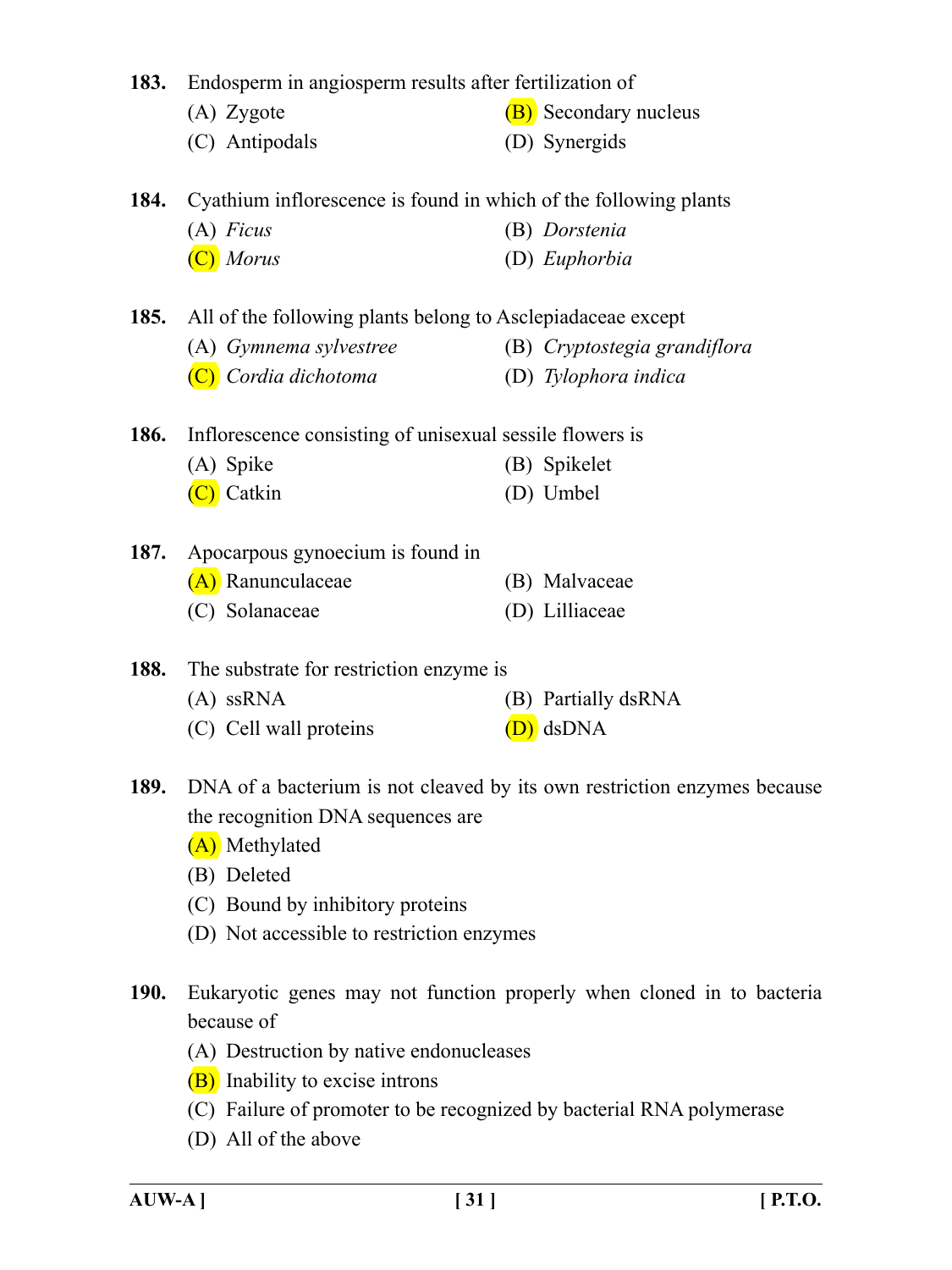#### **191.** In tissue culture DMSO is used as

- (A) Gelling agent (B) Alkylating agent
- (C) Chelating agent  $(D)$  Cryoprotectant
- **192.** The most commonly used chemical for protoplast fusion as fusogen is
	- (A) Mannitol (B) Sorbitol
	- (C) Mannol (D) Polyethylene glycol

**193.** An analysis of chromosomal DNA, using the southern blot technique, involves the following five major steps I. Autoradiography, II. Blotting, III. Cleavage, IV. Electrophoresis, V. Hybridization Which of the following sequences of steps best illustrates this technique (A) I, III, II, IV, V (B) III, V, II, IV, I (C) I, II, III, IV, V (D) III, IV, II ,V, I

- **194.** Which of the following methods would give you the most precise and accurate information about where and when a given gene is expressed?
	- (A) DNA microarray
	- (B) In situ hybridization
	- (C) Reporter genes fusion including introns
	- (D) Protein microarray
- **195.** Which sequence of the following is a palindromic

| $(A)$ 5'-ACGGA TTCGC-3' | (B) $5'$ -ATG-3'   |
|-------------------------|--------------------|
| $(C)$ 5'-CCATT-3'       | $(D)$ 5'-AGGCCT-3' |

- **196.** VNTRs are a valuable tool for
	- (A) Forming overlapping sections in chromosomes walking
	- (B) Infecting plant cells with recombinant DNA
	- (C) Acting as probes in Northern Blotting
	- (D) DNA finger printing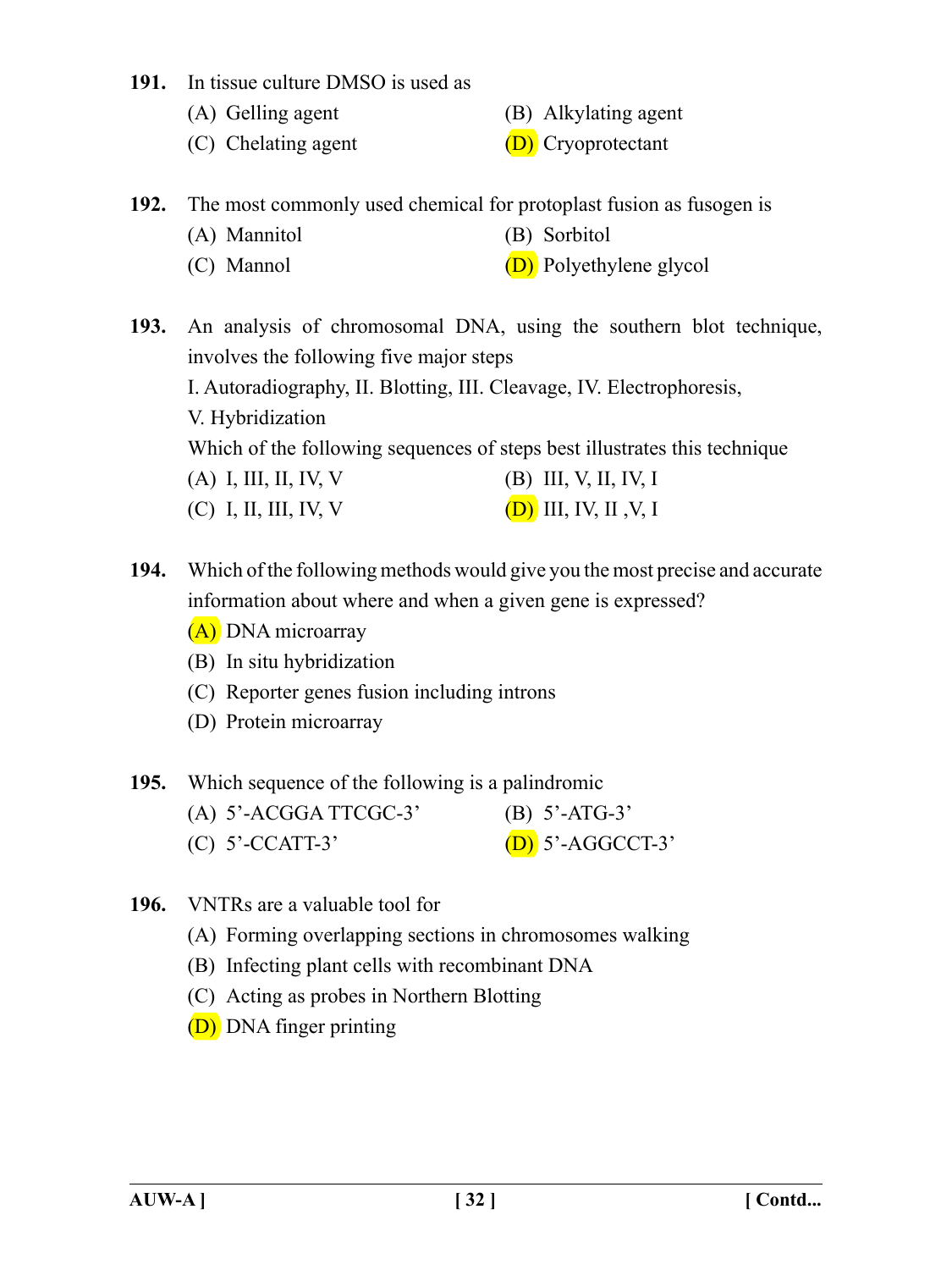**197.** Growth honnone producing apical dominance is

- (A) Auxin (B) Ethylene
- (C) Cytokinin (D) Gibberellin
- **198.** Cyclic photophosphorylation produces
	- (A) NADPH (B) A TP and NADPH
	- (C) ATP, NADPH and  $0<sub>2</sub>$  (D) ATP

**199.** All of the following occurs in mitochondria except

- (A) Citric acid cycle  $(B)$  Glycogenolysis
- (C) Fatty acid oxidation (D) Electron transport chain
- **200.** The primitive atmosphere of Earth may have favoured the synthesis of organic molecules because
	- (A) It was highly oxidative
	- (B) It was reducing and had energy sources in the form of lightning and UV radiation
	- (C) It had great deal of methane and organic fuel
	- (D) It had plenty of water vapour, carbon and nitrogen
- **201.** During fossilization, the soft parts disintegrate and the gaps created in this manner are filled by mineral deposits such as silica, calcium carbonate etc, such fossils are called

| (A) Petrifications | (B) Embedding |
|--------------------|---------------|
| (C) Cementing      | (D) Moulding  |

- **202.** A small isolated population is more likely to undergo speciation than a large population because a small population
	- (A) Is more effected by genetic drift and natural selection
	- (B) Contains relatively more genetic diversity
	- (C) Is more susceptible to gene flow
	- (D) Has a higher mutation rate

**203.** Phenotypic ratio of dihybrid test cross is

| (A) 15:1      | $(B)$ 3:1     |
|---------------|---------------|
| $(C)$ 9:3:3:1 | $(D)$ 1:1:1:1 |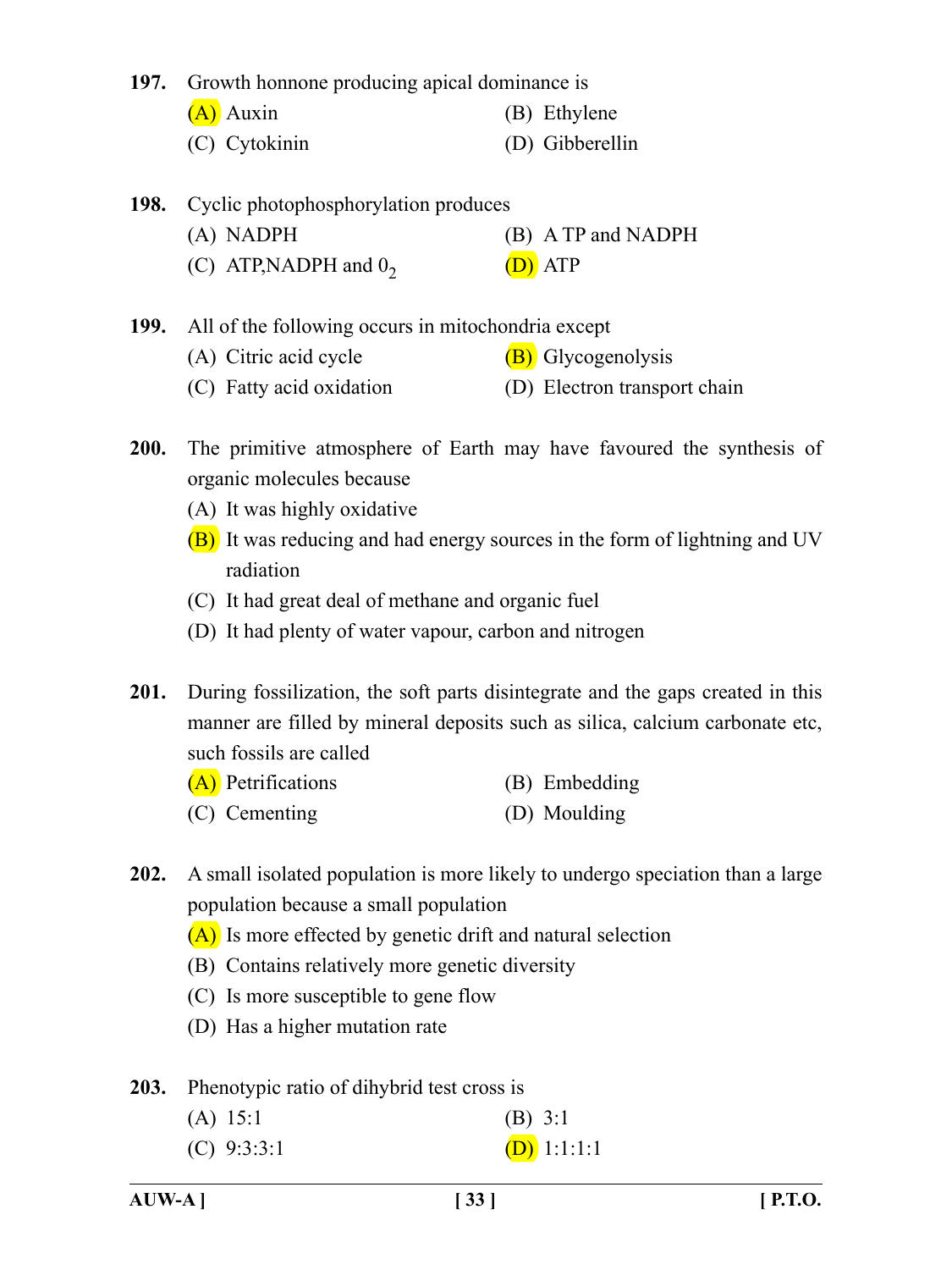- **204.** Some alleles of characteristic may create multiple phenotypic effects, is an example of
	- (A) Pleotropy (B) Anisotropy (C) Isotropy (D) Karyotropy

**205.** *Datura* plants have been regenerated from anther culture, endosperm culture and embryo culture, their respective ploidy levels will be

- (A) n, 2n and 2n (B) n, 3n and 2n
- (C) n,  $2n$  and  $3n$  (D)  $2n$ ,  $2n$  and  $2n$
- **206.** Mutation which do not cause any functional change in the protein are known as
	- (A) Non-sence mutation (B) Mis-sence mutation
	- (C) Backward mutation  $(D)$  Silent mutation
- **207.** Botanical name of foxtail millet is
	- (A) *Pennisetum typhoides* (B) *Eleusine coracana*
	- (C) *Setaria italica* (D) *Panicum miliaceum*

**208.** Abaca (Manila hemp) fibres are obtained

- (A) *Crotolaria juncea* (B) *Boehmaria nivea*
- (C) *Musa textilis* (D) *Cannabis sativa*

**209.** An organism or a cell in which a part of the chromosome is duplicated or deficient would be considered to be:

- (A) Euploid (B) Aneuploid
- (C) Nulliploid (D) Mixoploid
- **210.** Centimorgan, a unit, provides measure of
	- (A) Crossing over (B) Asynapsis
	- (C) Disjunction (D) Terminalization
- **211.** Granular body at the base of a flagellum or cilia is named as
	- (A) Mesosome (B) Sphaerosome
	- (C) Metasome (D) Centrosome
- 
-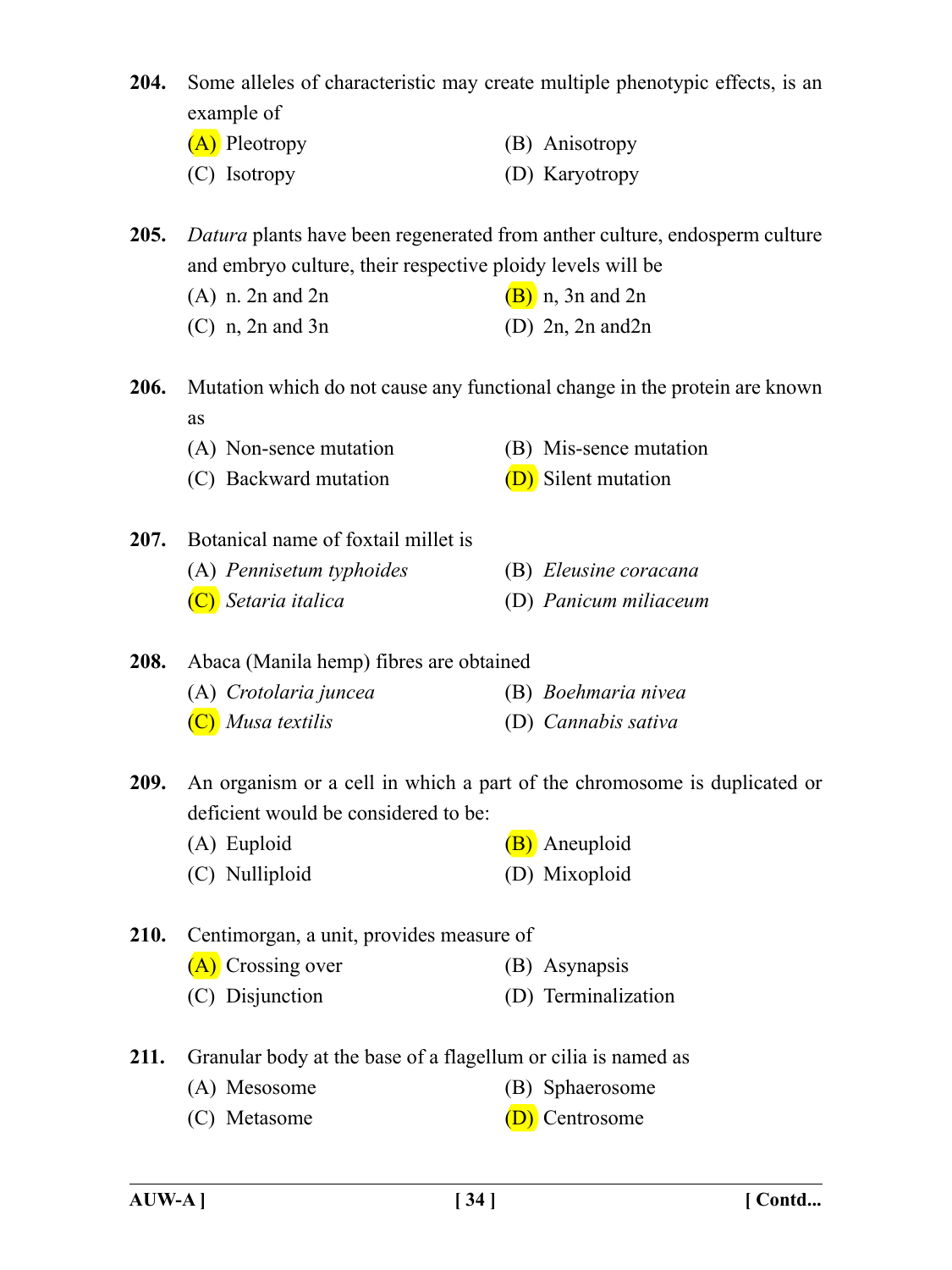- **212.** Dolipore septa are found in
	- (A) Ascomycetes (B) Basidiomycetes
	- (C) Zygomycetes (D) Oomycetes
- **213.** Which one of the following is equivalent/synonym of abaxial?
	- (A) Dorsal (B) Ventral
	- (C) Dorsi-ventral (D) Radial
- **214.** A recessive mutation is one which
	- (A) Is not expressed
	- (B) Is expressed only when heterozygous
	- (C) Is expressed only when homozygous or hemizygous
	- (D) Is eliminated by natural selection

**215.** The Ames test is mass screening approach used for the detection of

- (A) Toxins  $(B)$  Mutagenic carcinogens
- (C) Lactose intolerance (D) Phenylketonuria
- **216.** Space between cell wall and plasma membrane in a plasmolysed cell is occupied by
	- (A) Pure water (B) Air
	- (C) Cell sap  $(D)$  Plasmolysing solution
- **217.** Which hormone has anti-ageing effects
	- (A) Gibberellins  $(B)$  Cytokinins
	- (C) Auxins (D) Ethylene
- **218.** Bioassay for gibberellins is
	- (A) Avena coleoptiles test
	- (B) Alpha amaylase induction in cereal endosperm
	- (C) Callus formation in tobacco from pith tissue
	- (D) Formation of abscission layer in cotton
- **219.** Late blight of potato is caused by
	- (A) *Alternaria solani* (B) *Xanthomonas campestris*
	- (C) *Phytophthora infestans* (D) *Synchytrium endobioticum*
-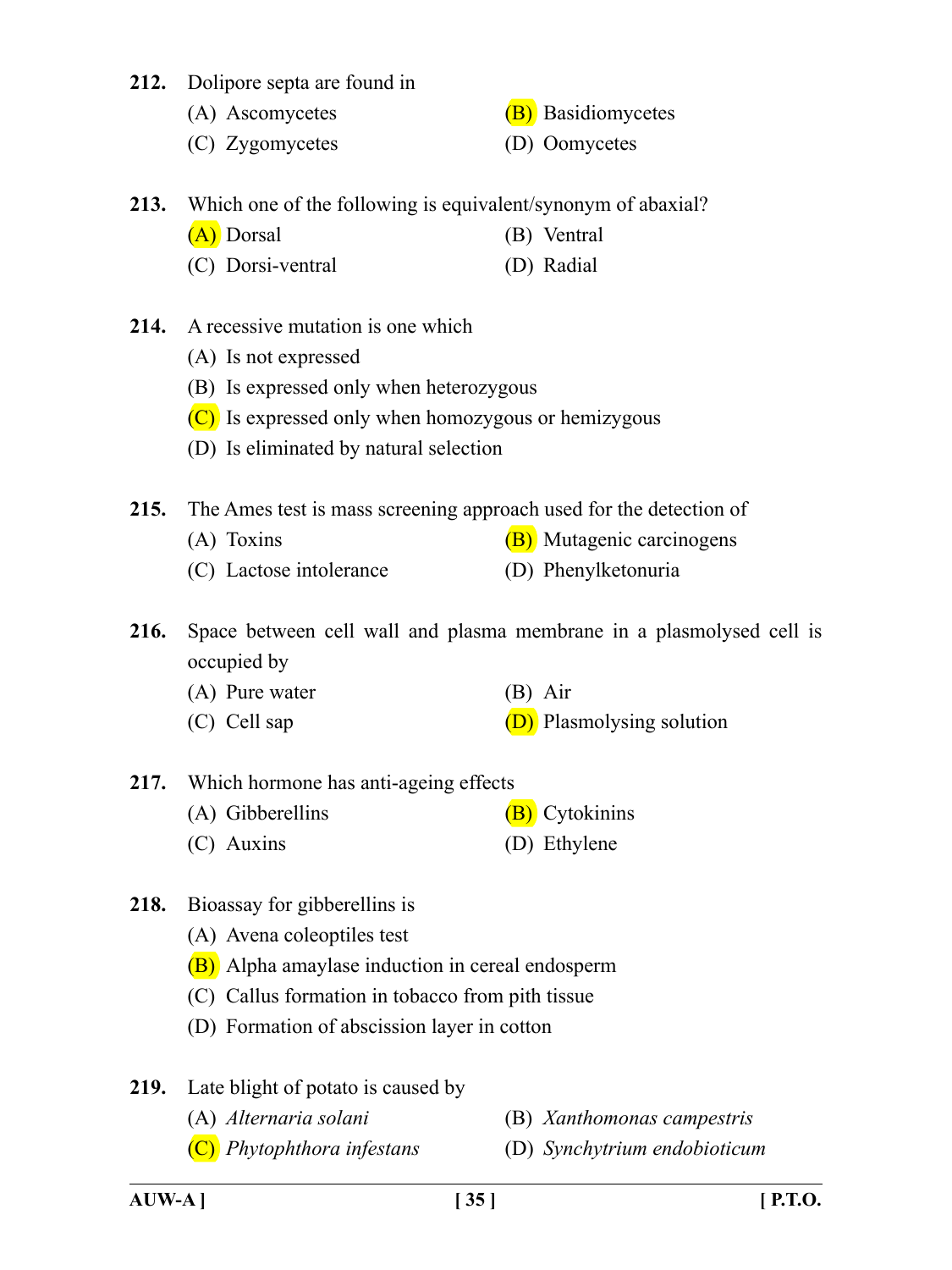#### **220.** Loose smut of wheat is a disease known as

- (A) Internally seed born (B) Externally seed born
- (C) Soil born (D) Airborn
- **221.** Plant overgrowth is due to the increase in size of cell of the tissue
	- (A) Hypoplasia (B) Hypertrophy
	- (C) Hyperplasia (D) All of the above
- **222.** Which part of a plant cell is thought to aid plants in sensing gravity in their roots
	- (A) Amyloplasts (B) Chloroplasts (C) Nucleus (D) Mitochondria
- **223.** On the basis of the opening and closing of the stomata Loftfield classified in to different categories, according to his classification if the stomata remain open throughout the day and closed all night which of the following type it is
	- (A) Potato type  $(B)$  Alfa alfa type
	- (C) Barley type (D) Equisetum type
- **224.** Which of the following is an incorrect match of essential element and function
	- (A) Manganese-structural component of chlorophyll
	- (B) Calcium- component of the middle lamella
	- (C) Zinc- enzyme activator
	- (D) Iron-component of ferredoxin
- **225.** Legume root nodules contain leghemoglobin. Its function is to regulate
	- (A) Expression of nif genes
	- (B) Dinitrogenase activity
	- $(C)$  Oxygen supply
	- (D) Nodule growth
- **226.** How many ATP are required for the conversion of one  $N_2$  to  $2NH_4^+$  during biological nitrogen fixation
	- (A) 8ATP (B) 10 ATP
	- (C) 12 ATP  $(D)$  16 ATP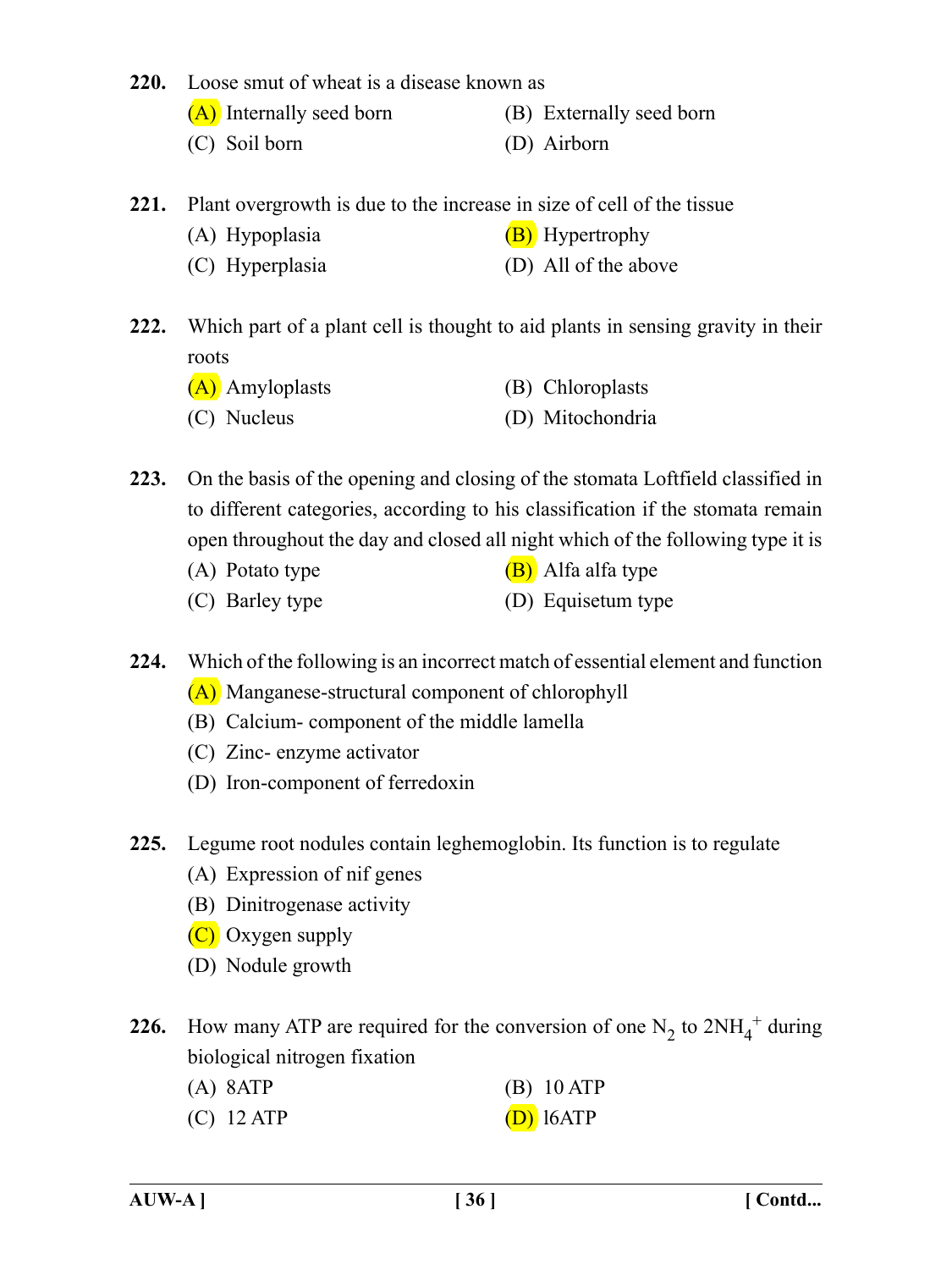- **227.** Carnivorous adaptations of plants mainly compensate for soil that has relatively low content of
	- (A) Potassium  $(B)$  Nitrogen
	- (C) Phosphate (D) Calcium
- **228.** Which of the following is not related to cytokinin
	- (A) Promotes apical dominance
	- (B) Promotes chloroplast maturation
	- (C) Promote nutrient mobilization
	- (D) Cause Richmond-Land effect
- **229.** Which of the following statements are true for smooth endoplasmic reticulum
	- (A) It is made up of single lipid layer membrane structure
	- (B) It is involved in protein synthesis
	- (C) It is involved in lipid biosynthesis
	- (D) Both Band C
- **230.** Evidence that mitochondria and chloroplast originated from an endosymbiotic relationship between aerobic bacteria and eukaryotic cell is supported by the following except
	- (A) Mitochondria and chloroplast now do not depend on their host to synthesize most of their components
	- (B) Antibiotics such as streptomycin block the synthesis of proteins in eubacteria, mitochondria and chloroplast but not cyloplasmic protein synthesis in eukaryotes
	- (C) DNA is not packaged with histones
	- (D) Chemically distinct membrane systems as compared to other organelles
- **231.** Plants have a unique pathway to convert fatty acids to sugars which is lacking in animals
	- (A) Glycolate cycle (B) Glycolic acid cycle
		-
	- (C) Glyoxylate cycle (D) HMP pathway
-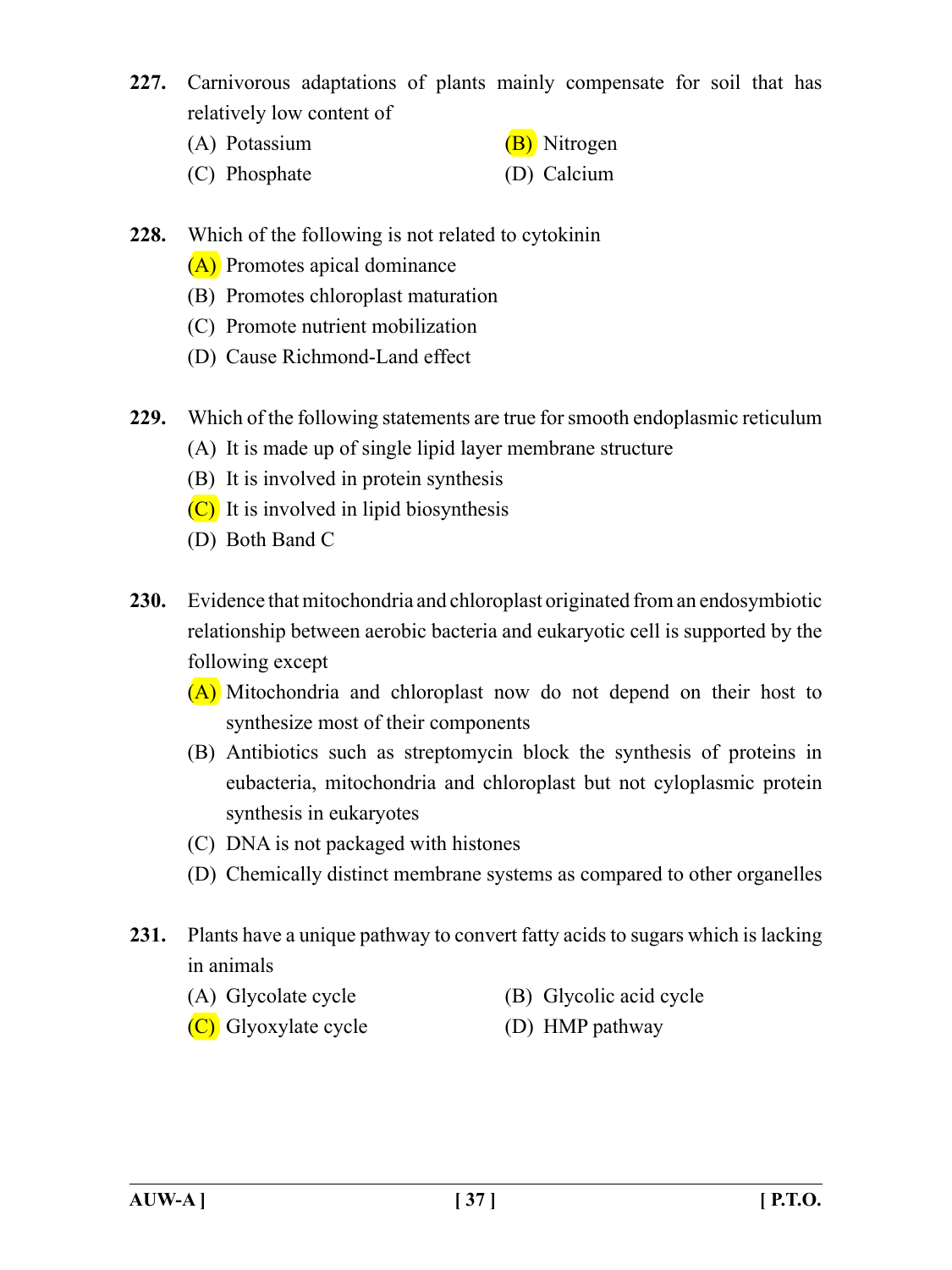## **232.** Choose the mismatch of organelle and their marker enzymes

- (A) Lysosomes acid phosphatase
- (B) Peroxisomes catalase
- (C) Mitochondria cytochrome oxidase
- (D) SER amino acid permease
- **233.** Any DNA molecule that has the ability to replicate autonomously is called
	- (A) Plasmid (B) Chromosome
	- (C) Genome (D) Replicon
- **234.** Satellite DNA refers to
	- (A) Extra chromosomal DNA fragments that are found close to full length chromosomes
	- (B) Mitochondrial DNA, which is circular in nature
	- (C) Long tandem repeats of simple DNA sequences
	- (D) Mobile DNA elements such as transposons and insertion sequences
- **235.** Alternate splicing means that
	- (A) The same gene can code for several different proteins
	- (B) Several different genes can code for the same protein
	- (C) Gene expression can be regulated at the level of transcription
	- (D) Pieces of DNA can move around within the genome
- **236.** Which of the following amino acids has the greatest number of codons
	- (A) Proline  $(B)$  Leucine
	- (C) Tryptophan (D) Aspartic acid
- **237.** What is the most common approach for the determination of precise 3-D structure of globular proteins
	- (A) Circular dichroism (B) Mass specrometry
	- (C) Infrared spectroscopy  $(D)$  X-ray diffraction
- -
- **238.** Cleistogamy is commonly seen in
	-
	- (C) Anthocephalus (D) Vallisnaria
	- (A) Ficus (B) Commelina
		-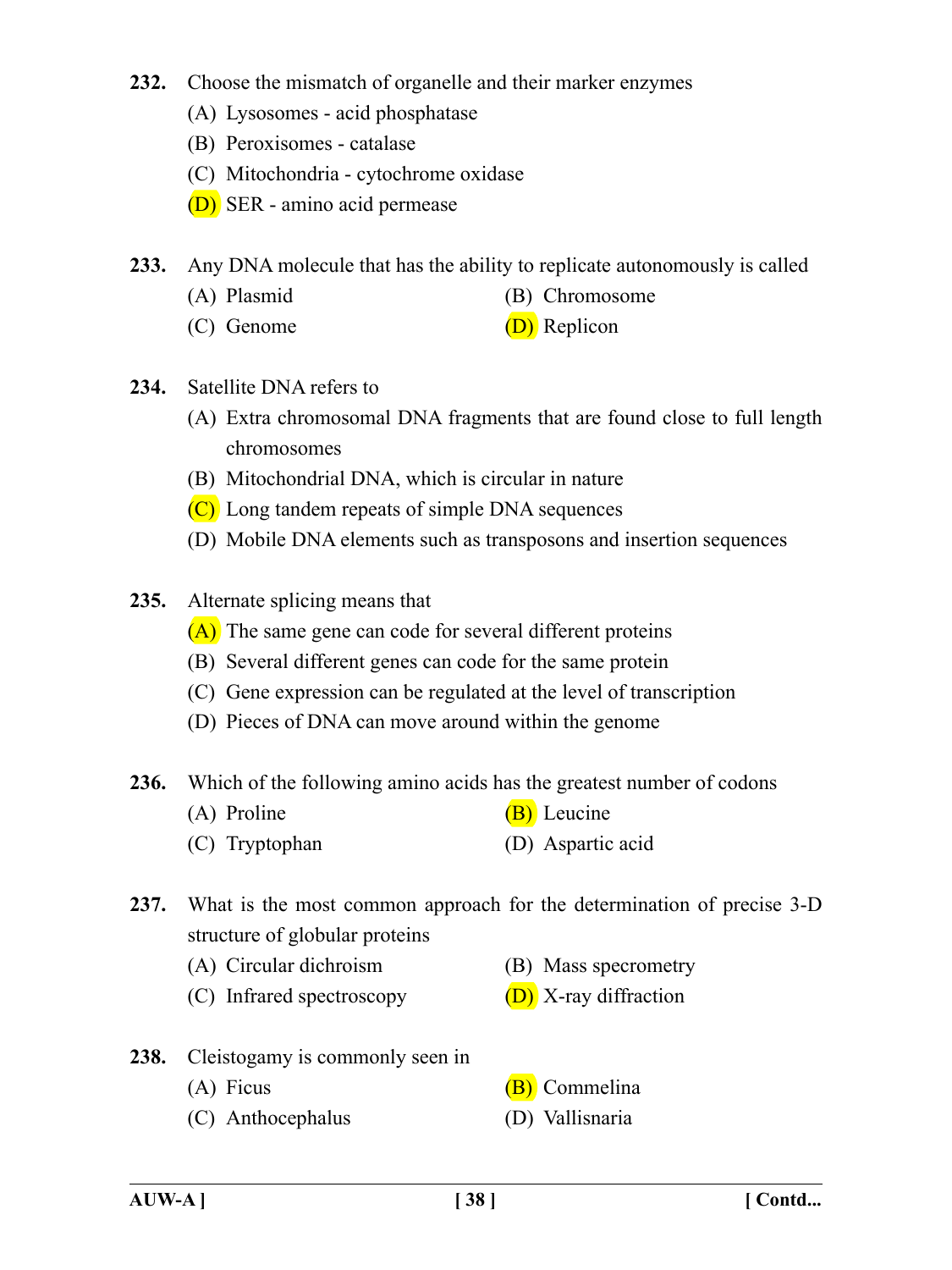**239.** If the pollen tube enters the ovule through the micropyle it is known as

- (A) Mesogamy  $(B)$  Porogamy
- (C) Chalazogamy (D) Cleistogamy
- **240.** Which of the following type of endosperm is common in monocot?
	- (A) Helobial (B) Cellular
	- (C) Nuclear (D) Multinucleated
- **241.** Fungi without mycelium is
	- (A) Puccinia (B) Phytophtora
	- (C) Rhizopus (D) Sacharomyces
- **242.** Which algal group is mismatched with its descriptions
	- (A) Dinoflagellates glassy, two part shells
	- (B) Green algae -closest relative to land plants
	- (C) Red algae no flagellated stage in life cycle
	- (D) Brown algae include the largest seaweeds

**243.** What would be the number of chromosomes in the aleurone cells of a plant with 42 chromosomes in the root tip cells?

| (A) 21                     | $(B)$ 42 |
|----------------------------|----------|
| $\left(\text{C}\right)$ 63 | (D) $84$ |

**244.** What percentage of the incident solar energy do plants typically harvest during photosynthesis

| $(A)$ 1-2%    | (B) $5-10\%$ |
|---------------|--------------|
| (C) $10-20\%$ | (D) $20-25%$ |

- **245.** The transfer of energy through a terrestrial ecosystem is often depicted by energy pyramids. Which one of the following statement is true.
	- (A) Ecological efficiency is highest for top consumers
	- (B) About 10% of the energy from one trophic level is incorporated into the biomass of the next level
	- (C) The energy lost as the heat in respiration is 10% of the available energy of each trophic level.
	- (D) Only 25% of energy in one trophic level is passed on to the next level.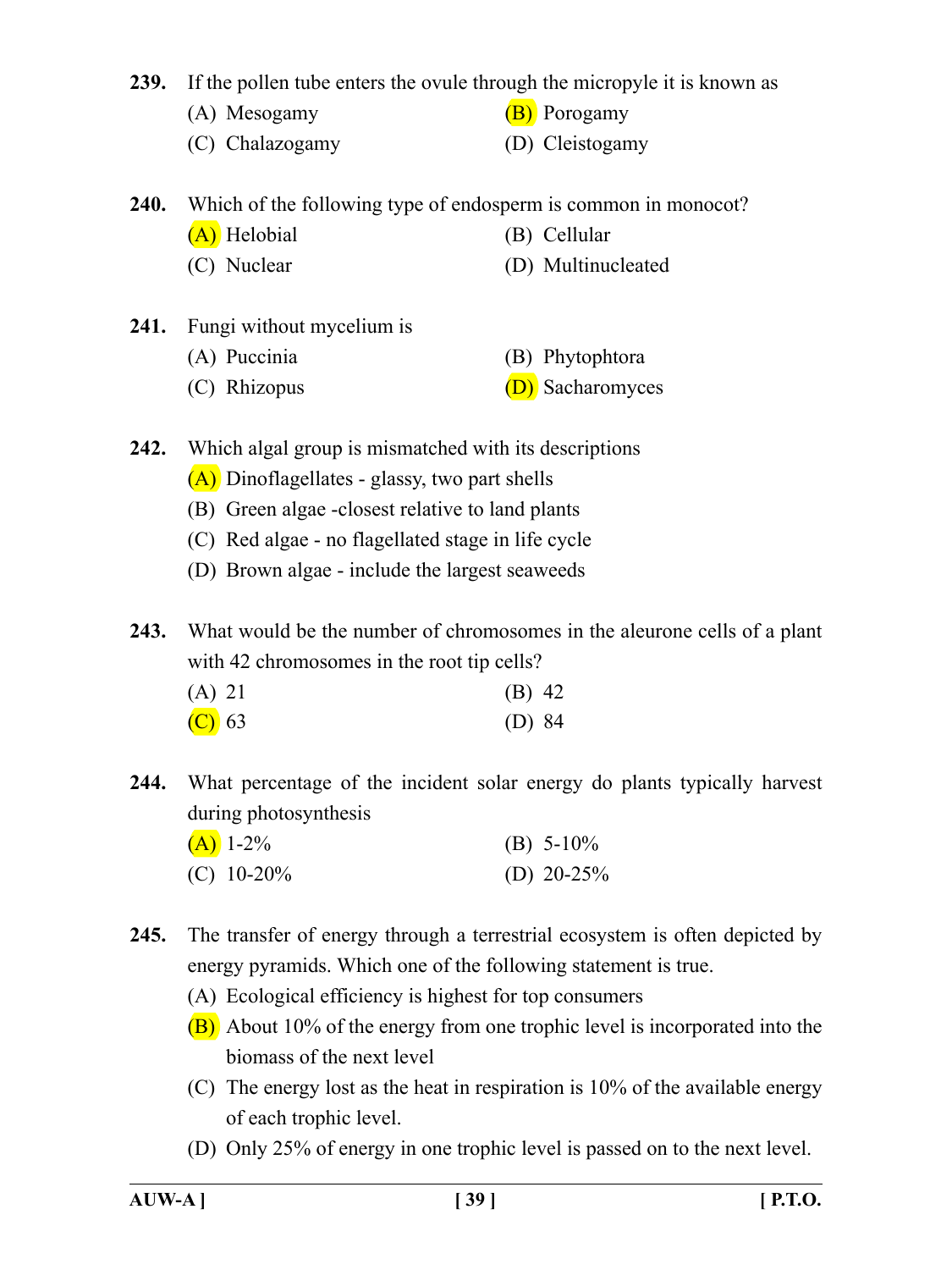#### **246.** Clamp connections are found in

- (A) Basidiomycetes (B) Ascomycetes
- (C) Saccharomycetes (D) Haplomycetes
- **247.** Which of the following does not belong to Bryopsida
	- (A) Spahgnum (B) Porella
	- (C) Funaria (D) Polytrichum
- **248.** The key criteria for determining a hot spot are
	- (A) Biological augumnetation
	- (B) Disruption of interaction networks
	- (C) Number of endemic species and degree of threat
	- (D) Habitat destruction
- **249.** Seedless water melon is

| (A) Hexaploid |  |  | (B) Tetraploid |
|---------------|--|--|----------------|
|               |  |  |                |

- (C) Triplod (D) Pentaploid
- **250.** The reason why some mutations which are harmful do not get eliminated from gene pool is that
	- (A) They have future survival value
	- (B) They are recessive and carried by heterozygous individuals
	- (C) They are dominant and show up more frequently
	- (D) Genetic drift occurs because of a small population
- **251.** Which of the following is not a part of methods of hybridization
	- (A) Bagging (B) Tagging
	- (C) Emasculation (D) PCR
- **252.** The following are the sequence alignment tools except
	- (A) Chime (B) BLAST (C) FASTA (D) ClustalW
- **253.** If AUG codon is used as a starting codon then it codes for
	- (A) Valine (B) Cysteine
	- (C) Methionine (D) Leucine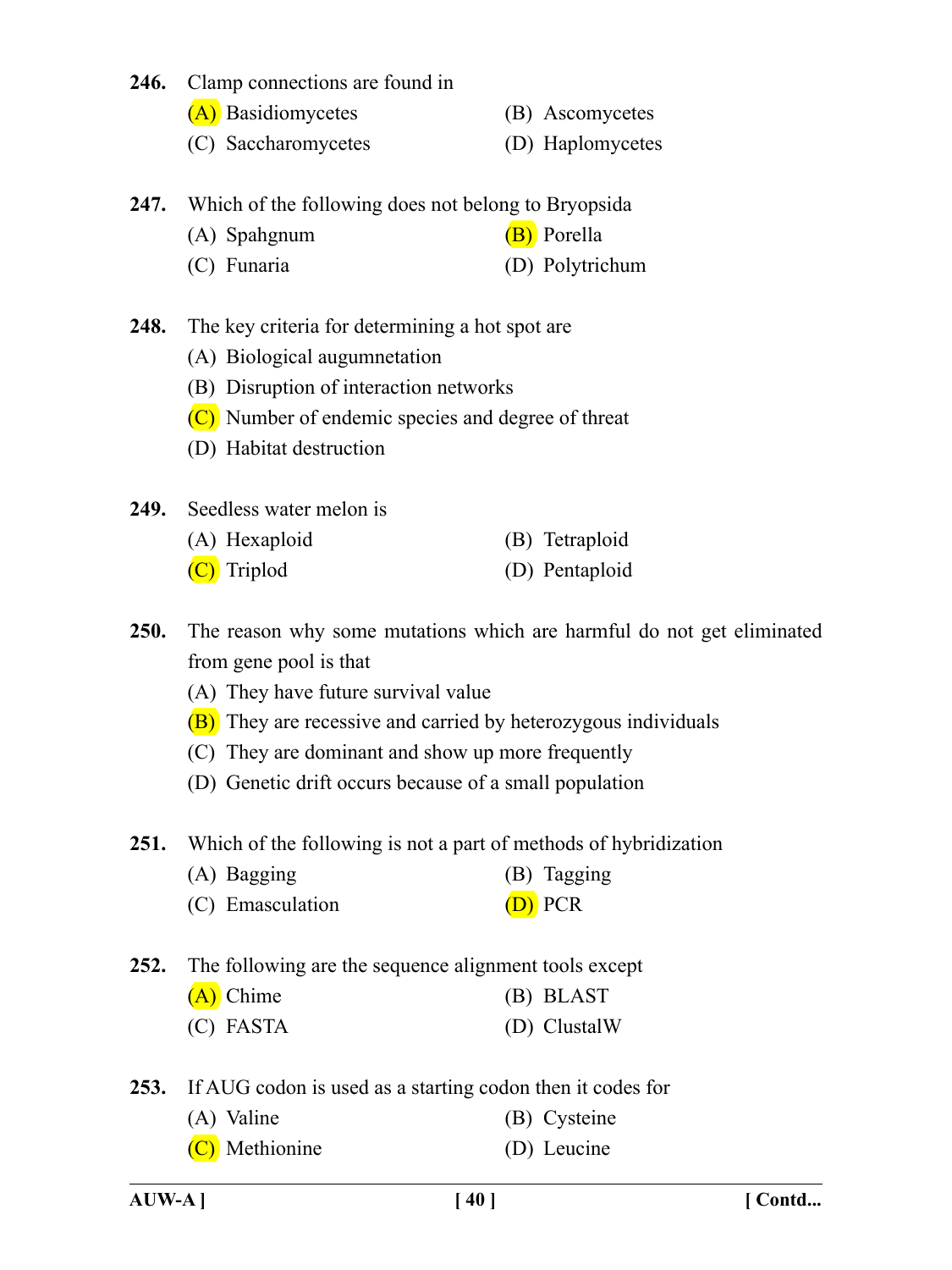**254.** The term suicide bag is applicable to a class of cell organelle called

- (A) Golgi apparatus  $(B)$  Lysosomes
- (C) Microsomes (D) Peroxisomes
- **255.** The technique that counts and identifies cells and chromosomes is
	- (A) Electrophoresis  $(B)$  Flow cytometry
	- (C) X ray diffraction (D) X ray crystallography
- **256.** A system of classification, which takes in to account all noticeable characters in nature is
	- (A) Phylogenetic system  $(B)$  Natural system
	- (C) Artificial system (D) Cytotaxonomy
- **257.** Didynamous stamens means
	- (A) 10 stamens arranged in two bundles  $(9+1)$
	- (B) 4 stamens-two large and two small
	- (C) 6 stamens in two bundles (4+2)
	- (D) 2 stamens fused togather
- **258.** Which kind of fruit is pumpkin
	- (A) Hesperidium (B) Pome
	- (C) Pepo (D) Drupe
- **259.** 'Golden rice' is a promising crop developed by metabolic engineering, it is aimed to help in
	- (A) Herbicide resistance
	- (B) Pest resistance
	- (C) Alleviation of vitamin A deficiency
	- (D) Producing a petrol like fuel from rice

# **260.** The fungal pathogen of rice in which gibberllins were originally identified is

- (A) *Giberella stillboides* (B) *Giberella pulicaris*
- 
- (C) *Giberellafujikorai* (D) *Giberella acuminate*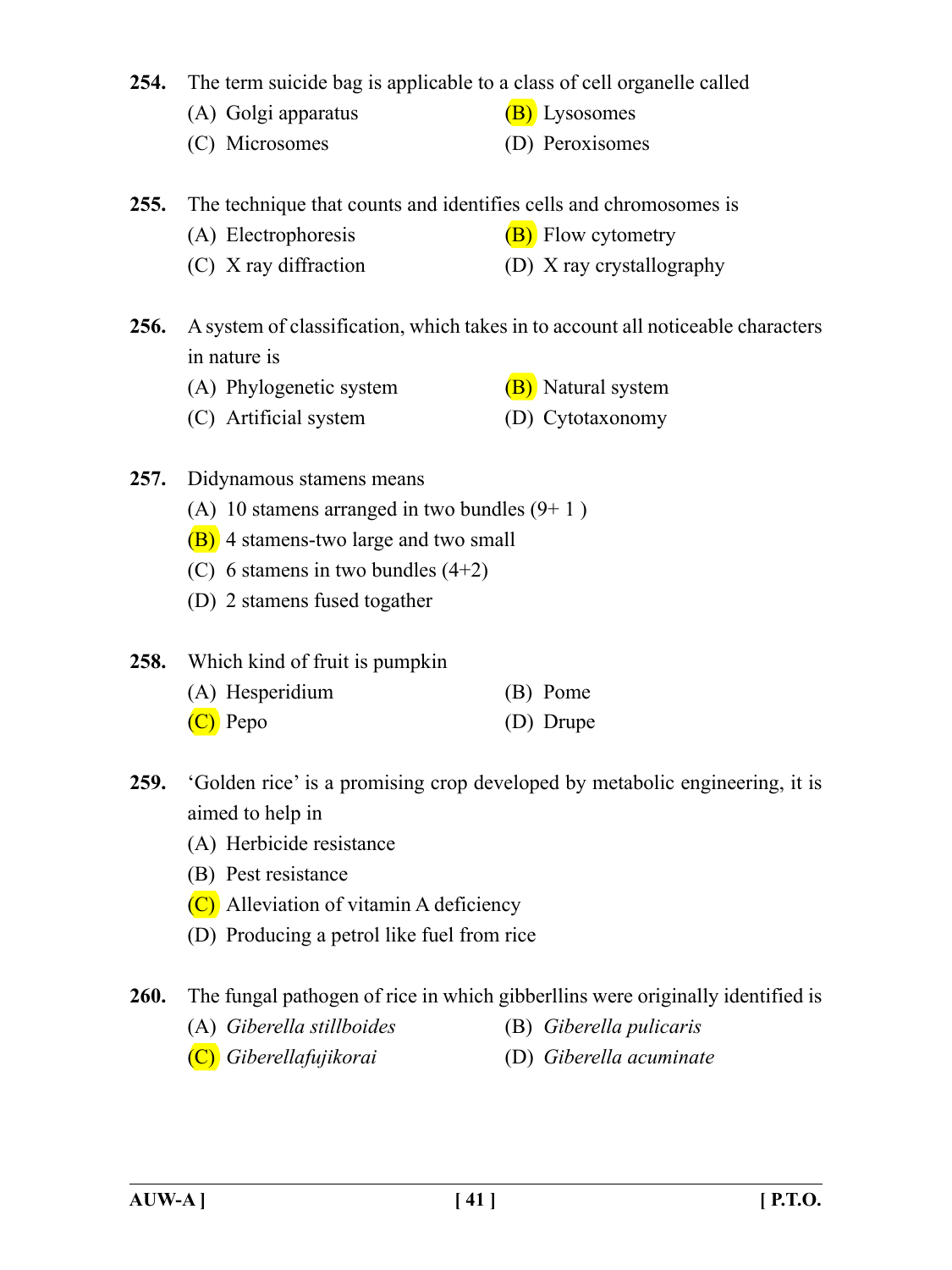**261.** Central drug research institute is located at

- (A) Jammu (B) Hyderabad
- (C) Bangalore (D) Lucknow
- **262.** Essential element for the synthesis of auxins is

| (A) Sulphur | (B) Nitrogen  |
|-------------|---------------|
| $(C)$ Zinc  | (D) Potassium |

**263.** All eukaryotes have three distinct classes of RNA polymerases. The polymerase which is located in the nucleolus and which is responsible for the transcription of ribosomal RNA is

- (A) Polymerase I (B) Polymerase II
- (C) Polymerase III (D) Polyamylase II
- **264.** Movement of hairs in *Drocera* is

| (A) Seismonastic                        | (B) Thermonastic       |
|-----------------------------------------|------------------------|
| $(\bigcap_{n\in\mathbb{N}}\mathbb{R}^n$ | $\sum$ This and $\sum$ |

(C) Photonastic  $(D)$  Thigmonastic

**265.** A type of transport in which a membrane protein transports two different molecules or ions across the cell membrane in opposite direction is

| (A) Synport  | (B) Anteport |
|--------------|--------------|
| (C) Antiport | (D) Biport   |

**266.** The amount of DNA in microspore mother cell (MMC) of a plant is 2C. What would be the amount of DNA in each cell of dyads and tetrads?

- (A) 1C and 2C, respectively  $(B)$  2C and 1C, respectively
- (C) 1C in both (D) 2C in both
- **267.** Stomata that are surrounded by three subsidiary cells of which one is distinctively smaller than the other two are termed as
	- (A) Anisocytic (B) Anomocytic
	- (C) Actinocytic (D) Paraeytic

**268.** In which of the following groups of algae motile cells are totally absent?

- (A) Xanthophyceae  $(B)$  Rhodophyceae
- (C) Rapidophyceae (D) Chrysophyceae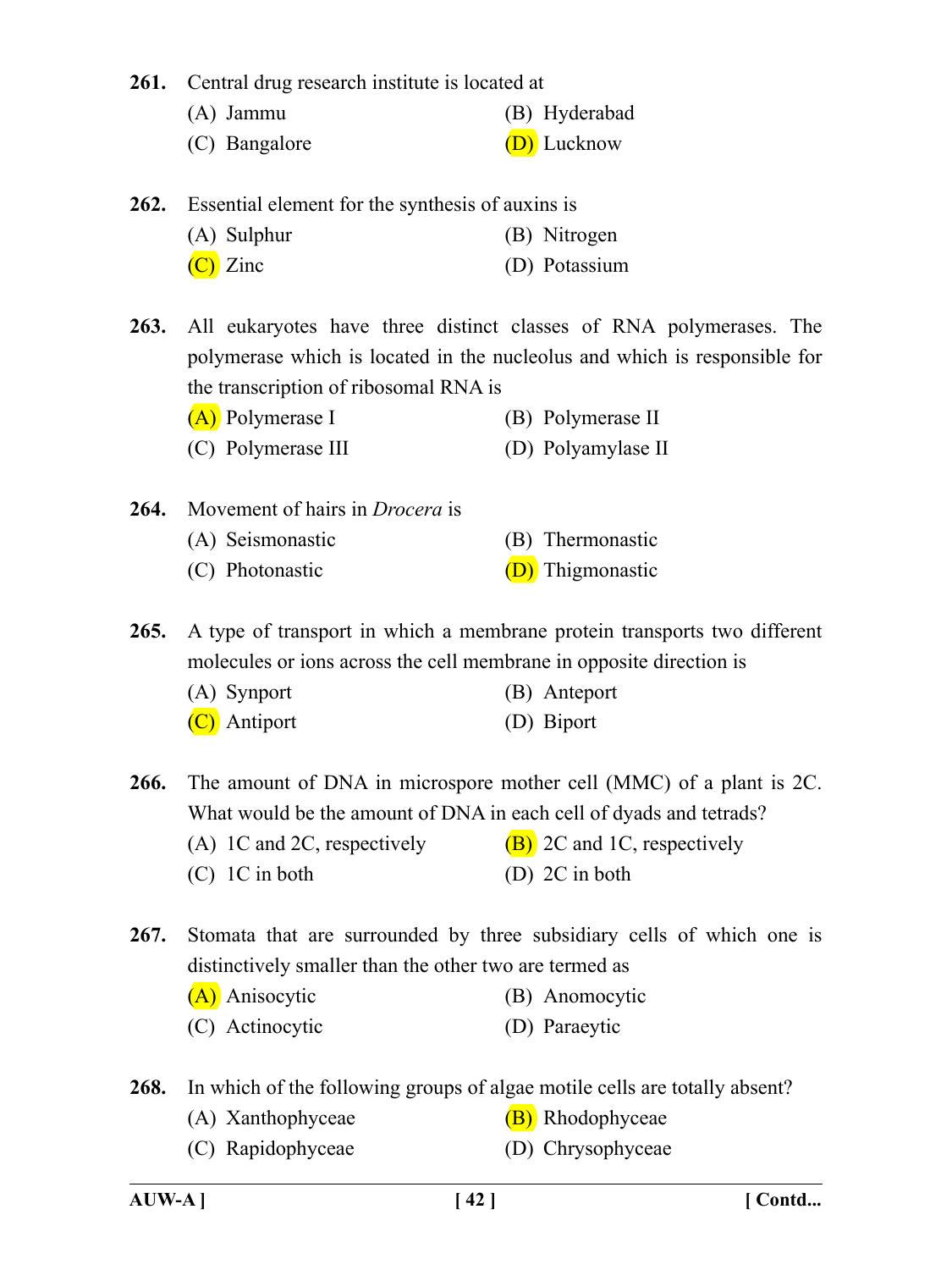- **269.** During DNA replication Okazaki fragments are formed
	- (A) in the lagging strand that is synthesized in 3' to 5' direction.
	- (B) in the lagging strand that is synthesized in 5' to 3' direction.
	- (C) in the leading strand that is synthesized in 3' to 5' direction.
	- (D) in the leading strand that is synthesized in 5' to 3' direction.

**270.** Spread of cancer cells from their site of origin and establishment of secondary growth is known as:

- (A) Epistasis (B) Hypostasis
- (C) Metastasis (D) Parastasis
- **271.** According to ABC model of floral development in *Arabidopsis thaliana*
	- $(A)$  sepals are expressed by the activity of A gene, petals by combination A and B activities, stamens by combination of B and C activities, and carpels by the activity of C alone.
	- (B) sepals are expressed by the activity of A and B genes, petals by the activity of B, stamens by combination of B and C activities, and carpels by the activity of C alone.
	- (C) sepals arc expressed by the activity of A gene, petals by combination A and B activities, stamens and carpels by combination of Band C activities.
	- (D) sepsis are expressed by the activity of A gene, petals by combination A and B activities, stamens by combination of B activity, and carpels by the combination of the activities of B and C.
- **272.** The term 'Actinodromus ' refers to a type of
	- (A) Leaf venation (B) Phyllotaxy
	- (C) Morphotype (D) Aestivation
- **273.** Crozier-type of leaves are found in
	- (A) grasses (B) mosses
	- (C) leafy liverworts (D) ferns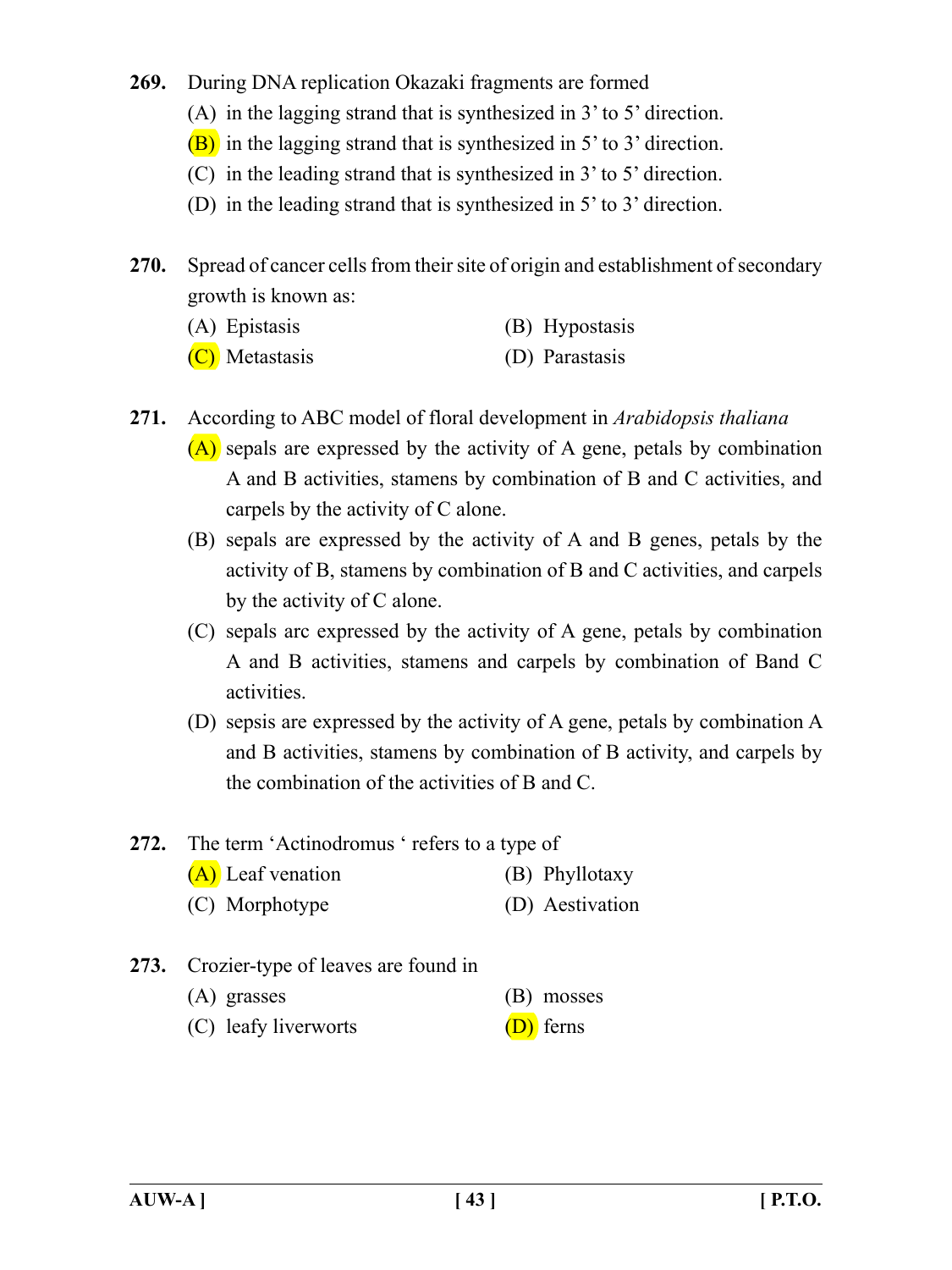**274.** The condition where sepals, petals and stamens are attached at middle of the ovary is

- (A) Epigynous  $(B)$  Epihypogynous
- (C) Epiperigynous (D) Hypogynous

|  | 275. The equivalent of endosperm in gymnosperms is |               |  |  |
|--|----------------------------------------------------|---------------|--|--|
|  | (A) Haploid                                        | (B) Diploid   |  |  |
|  | (C) Triploid                                       | (D) Hexaploid |  |  |

- **276.** The dilute acids present in acid rains are mainly
	- (A) sulfuric acid and nitric acid
	- (B) phosphoric acid and hydrochloric acid
	- (C) acetic acid and phosphoric acid
	- (D) carboxylic acid and sulfuring acid
- **277.** The part of environment of Earth in which living organisms exist is known as
	- (A) Biome (B) Biosphere
	- (C) Biogeosphere (D) Noosphere

**278.** The study of all aspects of soil is known as

- (A) Pedagogy  $(B)$  Pedology
- (C) Penology (D) Edaphology
- **279.** Genetic code is said to be degenerate because
	- (A) same codon can code for more than one ammo acid.
	- (B) some amimo acids are coded by more than one codon.
	- (C) some codons do not code for any amino acid.
	- (D) some codons code for different amino acids in different organisms.
- **280.** A parasite that is closely related to the host is known as
	- (A) Adelphoparasite (B) Adjunctoparasite
	- (C) Clannoparasite (D) Bromatic parasite

**281.** The organisms referred to as mycoplasma are

- (A) Eubacteria (B) Archaebacteria
- (C) Cyanobacteria (D) Mycobacieria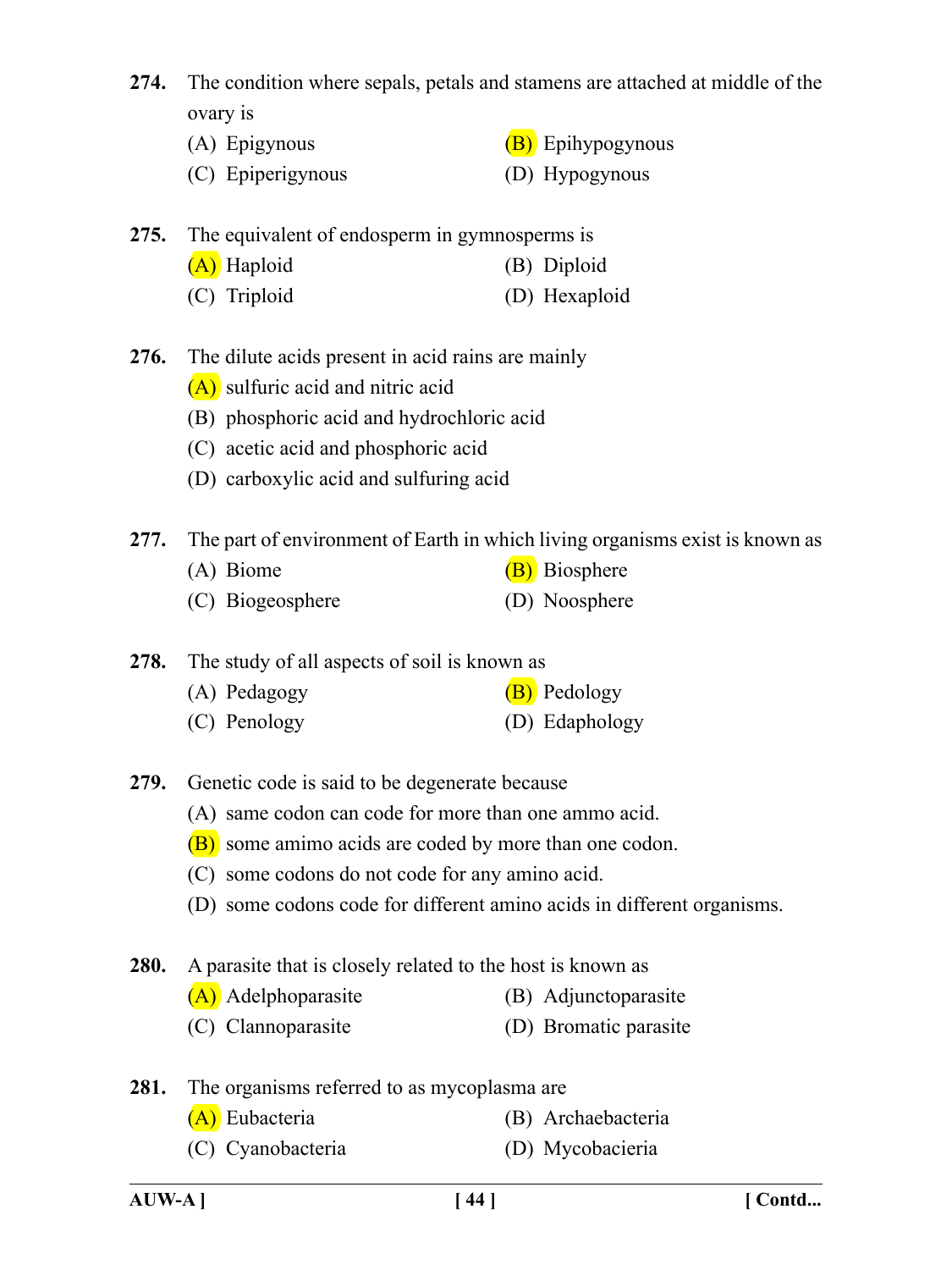**282.** In the embryo sue of angiosperms Filiform apparatus is present in

- (A) Egg cell (B) Antipodal cells
- (C) Synergids (D) Central cells
- **283.** Symplastic movement of water in plants does not occur through
	- (A) Plasmodesmata (B) B- Cytoplasm
	- (C) Cell walls (D) Plasma membrane

**284.** Water potential of plant cell is its

- $(A)$  Solute potential + pressure potential + matrix potential
- (B) (Solute potential + pressure potential) matrix potential
- (C) (Solute potential + matrix potential) pressure potential
- (D) (Matrix potential + pressure potential) solute potential

**285.** Which of the following is not an accessory pigment for photosynthesis?

- (A) Carotene (B) Xanthophyll
- (C) Anthocyanin (D) Phycobilin
- **286.** Chronobiology deals with ....
	- (A) History of Biology
	- (B) Biological clocks
	- (C) Origin and evolution of life
	- (D) Biological processes with time-lapse photography

**287.** The fungal toxin that induces acidification of plant cell walls by activating an  $H<sup>+</sup> ATP$ ase in the plasma membrane is

- (A) Aflotoxin  $(B)$  Fusicoccin
- (C) Fumonisins (D) Ochratoxin

**288.** How many chains are there in most immunoglobulins?

| $(A)$ 2          | $(B)$ 3 |
|------------------|---------|
| $\overline{C}$ 4 | $(D)$ 8 |

**289.** One picomole is equivalent to

| (A) $10^{-9}$ M | $(B) 10^{-12}M$  |
|-----------------|------------------|
| (C) $10^{-15}M$ | (D) $10^{-23}$ M |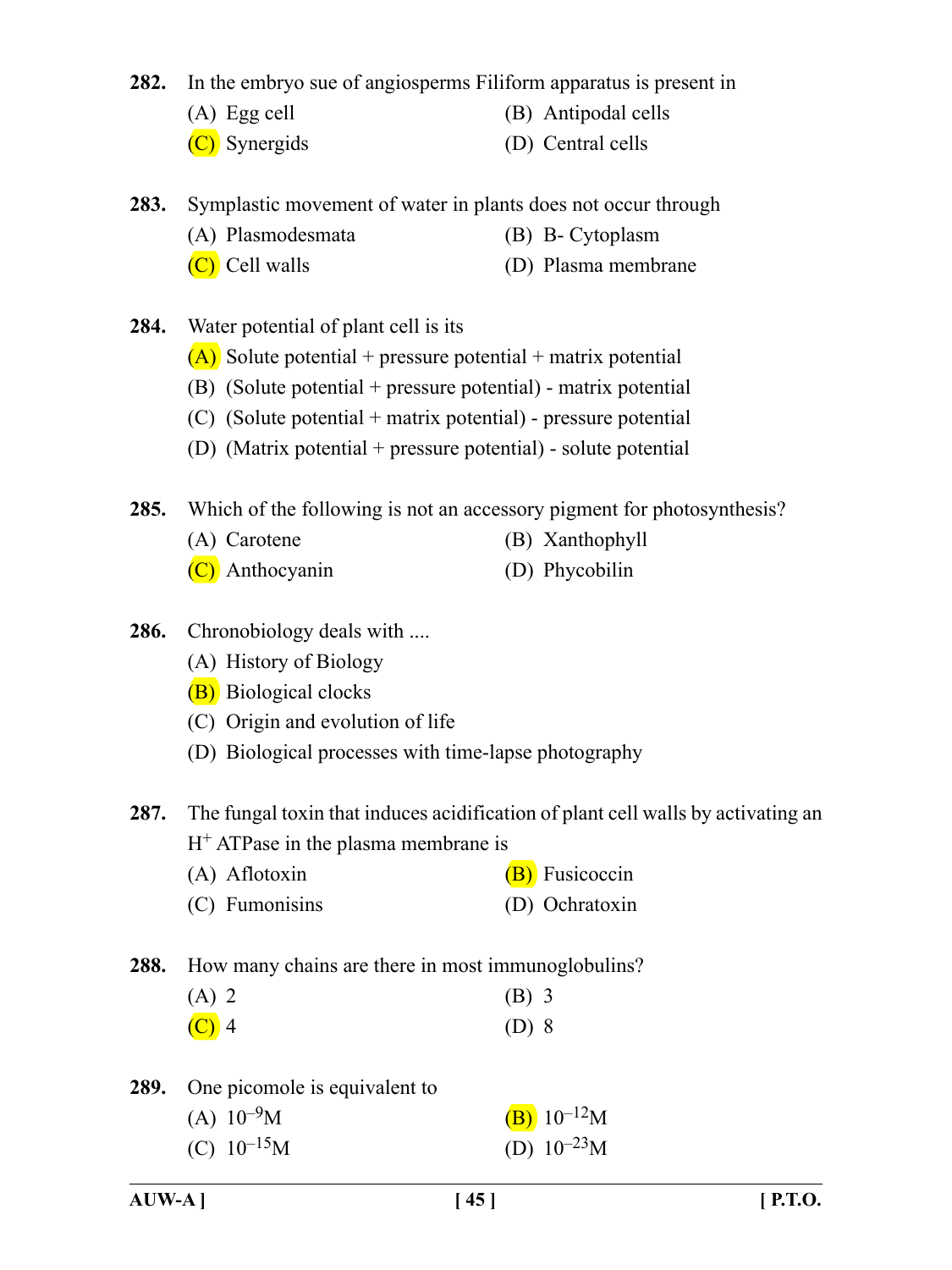|                                                                                        | <b>290.</b> Coomassie blue is used for staining                   |                                   |  |  |
|----------------------------------------------------------------------------------------|-------------------------------------------------------------------|-----------------------------------|--|--|
|                                                                                        | (A) Nucleic acids                                                 | (B) Carbohydrates                 |  |  |
|                                                                                        | (C) Proteins                                                      | (D) Lipids                        |  |  |
| <b>291.</b>                                                                            | In its external morphology appearance of <i>Ephedra</i> resembles |                                   |  |  |
|                                                                                        | (A) Chara                                                         | (B) Fritschiella                  |  |  |
|                                                                                        | (C) Polysiphonia                                                  | (D) Equisetum                     |  |  |
| 292.                                                                                   | Pollen of Ginkgo is shed at                                       |                                   |  |  |
|                                                                                        | (A) One-celled stage                                              | (B) Two-celled stage              |  |  |
|                                                                                        | (C) Three-celled stage                                            | (D) Four-celled stage             |  |  |
| <b>293.</b>                                                                            | Haplostele is found in                                            |                                   |  |  |
|                                                                                        | (A) Rhynia                                                        | (B) Lycopodium                    |  |  |
|                                                                                        | (C) Club mosses                                                   | (D) Ferns                         |  |  |
| Number of linkage groups in human beings is<br>294.                                    |                                                                   |                                   |  |  |
|                                                                                        | $(A)$ 46                                                          | $(B)$ 44                          |  |  |
|                                                                                        | $\left(\text{C}\right)$ 23                                        | $(D)$ 22                          |  |  |
| Central dogma of biochemistry/molecular biology was modified because of<br><b>295.</b> |                                                                   |                                   |  |  |
|                                                                                        | the discovery of                                                  |                                   |  |  |
|                                                                                        | (A) Reverse transcriptase                                         | (B) Topoisomerase II              |  |  |
|                                                                                        | (C) C- Prions                                                     | (D) Viroids                       |  |  |
| 296.                                                                                   | Oenothera-type embryo sac- is                                     |                                   |  |  |
|                                                                                        | (A) bisporic and four nucleate                                    | (B) monosporic and four nucleate  |  |  |
|                                                                                        | bisporic and eight nucleate<br>(C)                                | (D) monosporic and eight nucleate |  |  |

**297.** The system of classification that divides dicots into two groups, lignosae and herbaceae, was proposed by

- (A) Bentham and Hooker (B) Engler and Prantl
- 
- 
- (C) Hutchinson (D) Thakhtajan